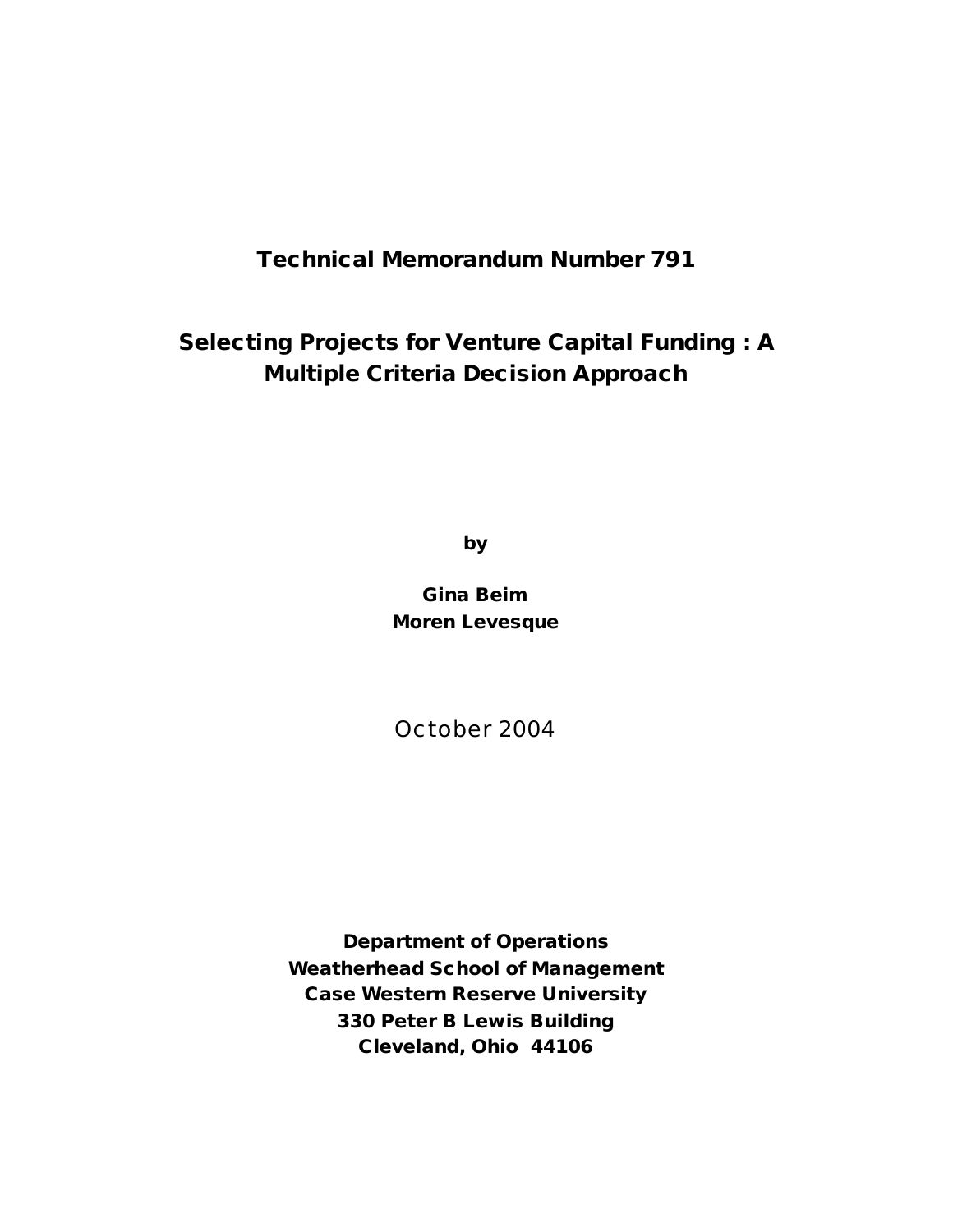## **SELECTING PROJECTS FOR VENTURE CAPITAL FUNDING:**

## **A MULTIPLE CRITERIA DECISION APPROACH \***

## **Gina Beim**

Senior Consulting Engineer GRL Engineers, Inc. and Pile Dynamics, Inc. 20001 S. Woodland Rd Shaker Heights OH 44122 USA Phone: +1 216 991-9546 Fax: +1 216 283-2232 beimg@adelphia.net

## **Moren Lévesque**

Assistant Professor of Entrepreneurship and Operations Weatherhead School of Management Case Western Reserve University 10900 Euclid Avenue Cleveland OH 44106 USA Phone: +1 216 368-2117 Fax: +1 216 368-4785 moren.levesque@cwru.edu

<sup>\*</sup> The authors thank Lynn-Ann Gries, Chief Investment Officer for Jumpstart Inc., who offered invaluable data and contributed her time and expertise for this paper, and the participants of the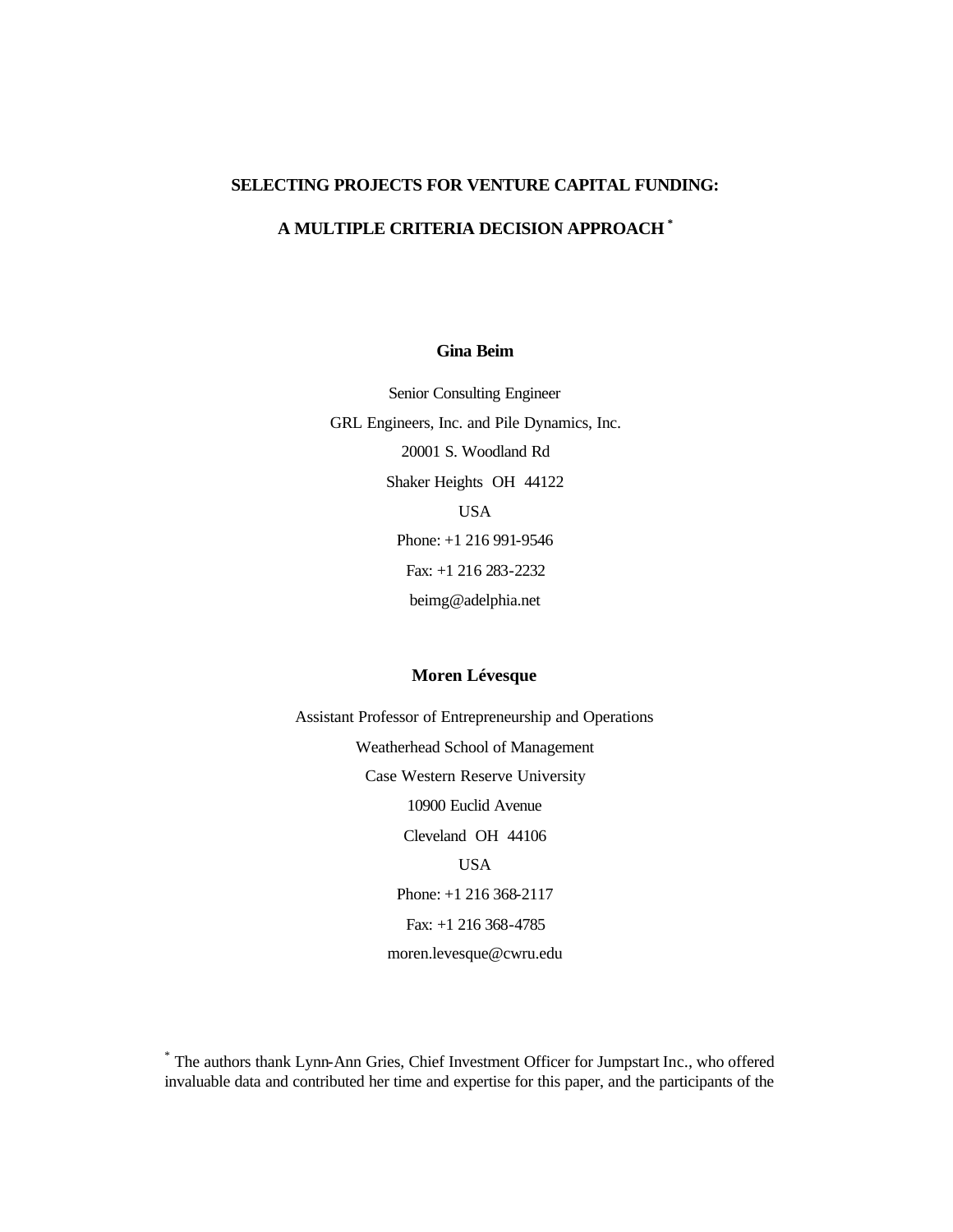Multilevel Portfolio Selection Session of the  $17<sup>th</sup>$  International Conference on Multiple Criteria Decision Making held in Whistler, Canada, August 6-11, 2004.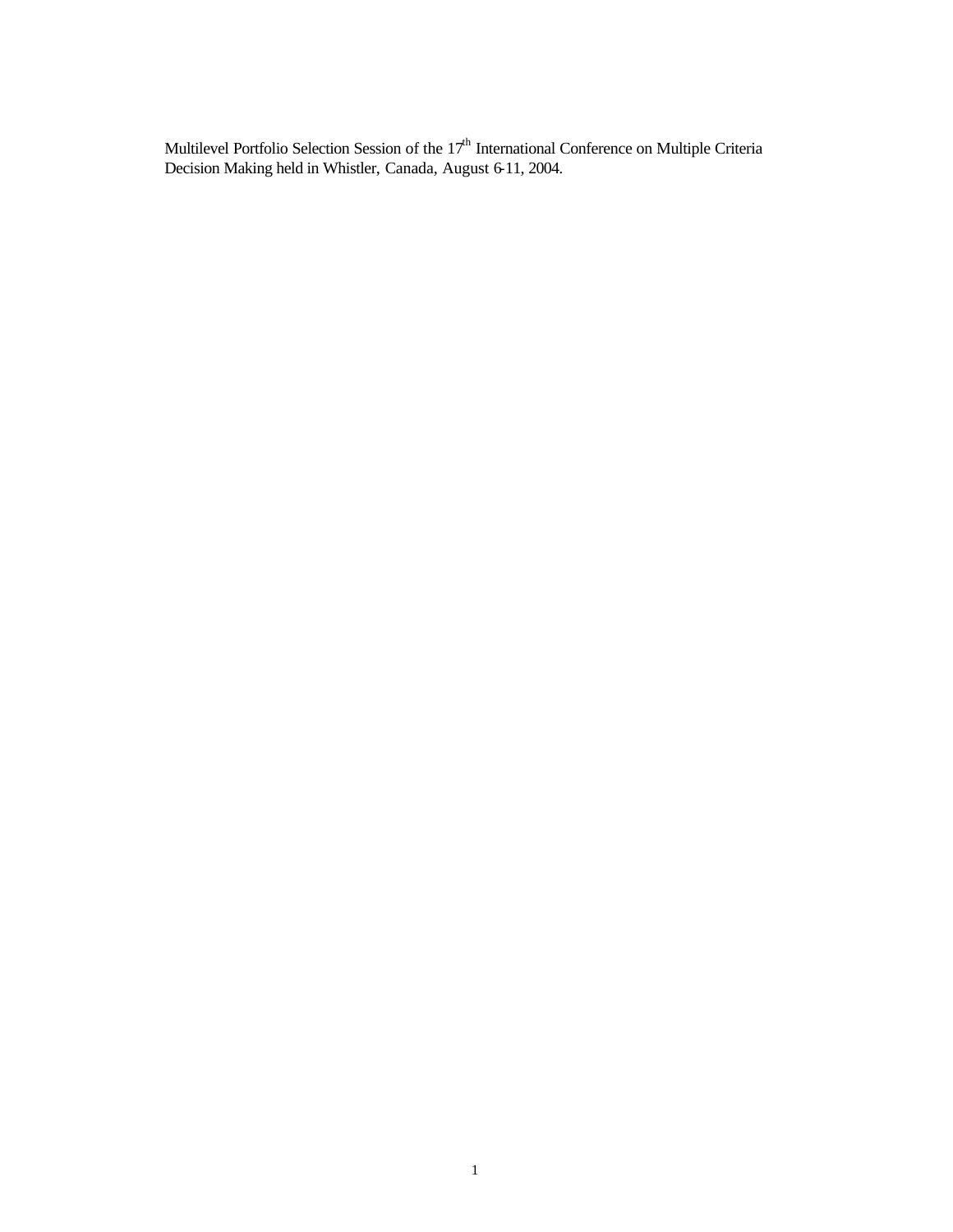# **SELECTING PROJECTS FOR VENTURE CAPITAL FUNDING: A MULTIPLE CRITERIA DECISION APPROACH**

**Summary:** *The field of entrepreneurship offers numerous opportunities for the analysis of complex decisions. This paper examines the selection process where, given a portfolio of business proposals, only a subset of them will be chosen for investment by a venture capitalist. It outlines the application of a Multi Attribute Value Theory* (*MAVT*) *model to an actual process undertaken by a venture fund based at the Weatherhead School of Management at Case Western Reserve University. Each year, managers of this venture fund review several business plans and select a handful of proposals for investment. We apply the MAVT approach to a previously examined set of business plans and describe the actual selection process, contrasting it with the selection performed with the aid of the Multiple Criteria Decision Analysis methodology. We compare our model with other decision models proposed in the entrepreneurship literature, and address the shortcomings noted in those models.* 

**Keywords:** venture capital; investment decisions; multi attribute value theory.

#### **1. Introduction**

It is generally accepted that venture capitalists evaluate potential companies under three broad criteria: quality of management, unique product or market opportunity, and potential for capital appreciation. It is also a fact that this evaluation proc ess combines elements of objective information gathering and analysis with "the venture capitalist's intuition, gut feeling and creative thinking" (Hisrich and Peters, 2002: 400). Hisrich and Jankowicz (1990) explore the nature and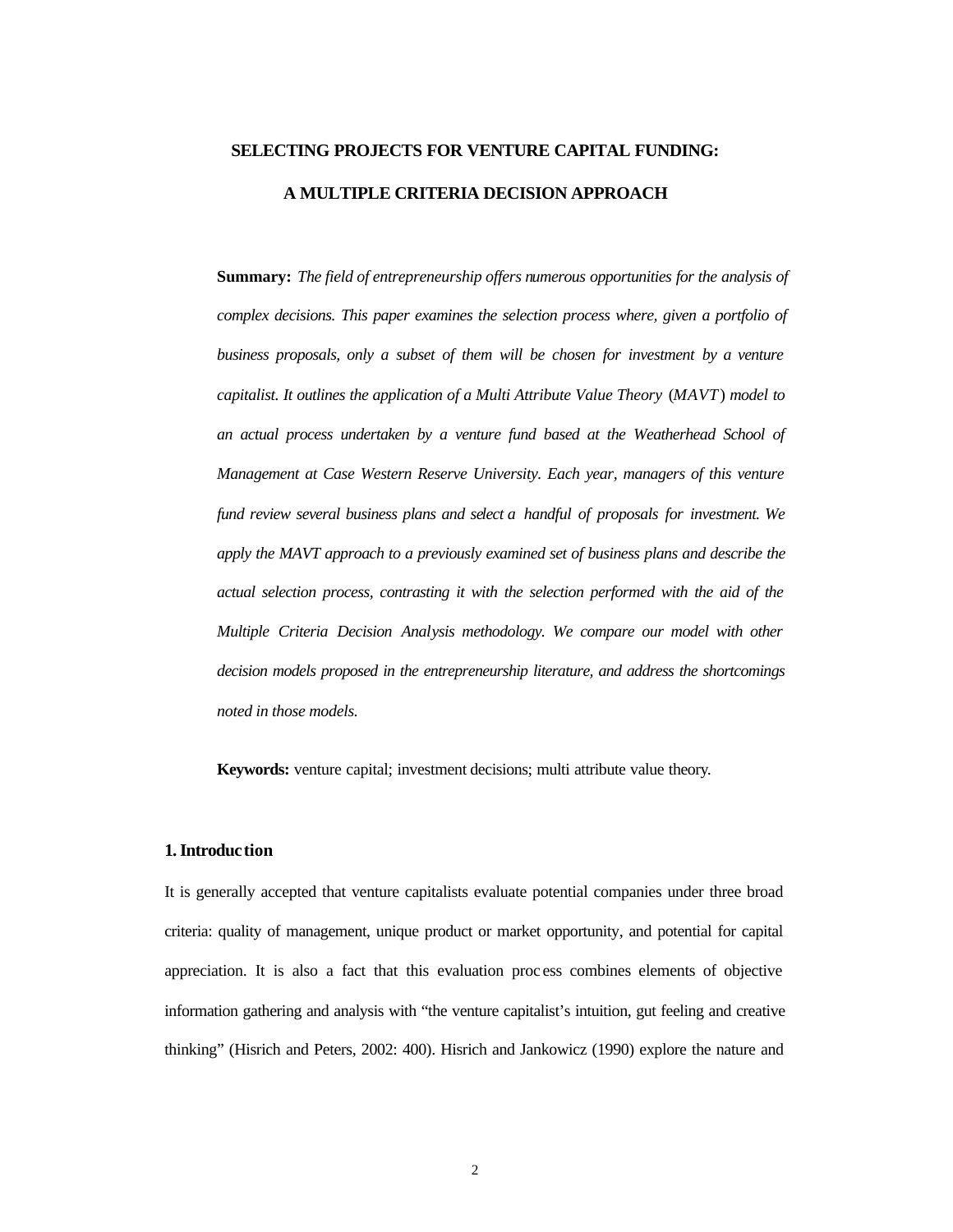components of intuition in venture capital decisions in an attempt to better understand which particular subjective factors are at play. Even when venture capital firms establish investment objectives and philosophy, in an effort to minimize these subjective evaluations, there are still observed discrepancies between the official and de facto policies for the assessment of a new venture proposal (Shepherd *et al.*, 2000). This disconnect is attributed to the fact that decision makers, especially experienced ones, tend to overlook established objectives and instead rely on intuition and various heuristics (Shepherd *et al.*, 2003) when undertaking the selection process. Heuristics are "rules of thumb" that while not "bad" per se, are susceptible to various sources of cognitive biases (for a classic discussion see Tversky and Kahneman, 1974). Some of the cognitive biases that may affect the way venture capitalists address decision situations include overconfidence (thinking that one knows more than one actually does) and anchoring, one form of which is to follow past practice and shun innovative alternatives (Keeney, 1992).

Bygrave *et al.* (1988) document considerably low rates of return for investors in venture capital funds. Perhaps in response to this less than optimal performance, some entrepreneurship scholars have attempted to reproduce the decision process undertaken by venture capitalists, with the ultimate goal of improving it. Such attempts include the work of MacMillian *et al.* (1985) who studied how venture capitalists choose the entrepreneurial venture in which to invest, and whose results were replicated by Fried *et al.* (1993). Both studies used questionnaires that provided the venture capitalist with 24 criteria for analyzing an investment, and asked the respondents to weigh these criteria directly on a four-point scale. Tyebjee and Bruno (1983) asked venture capitalists to evaluate previously examined plans on 23 criteria using a four-point scale, again with the decision process replication in mind. In as much as these studies provided insight into the way venture capitalists go about business selection, Zacharakis and Meyer (1998) propose that methods that use surveys to ask venture capitalists to revisit previous choices and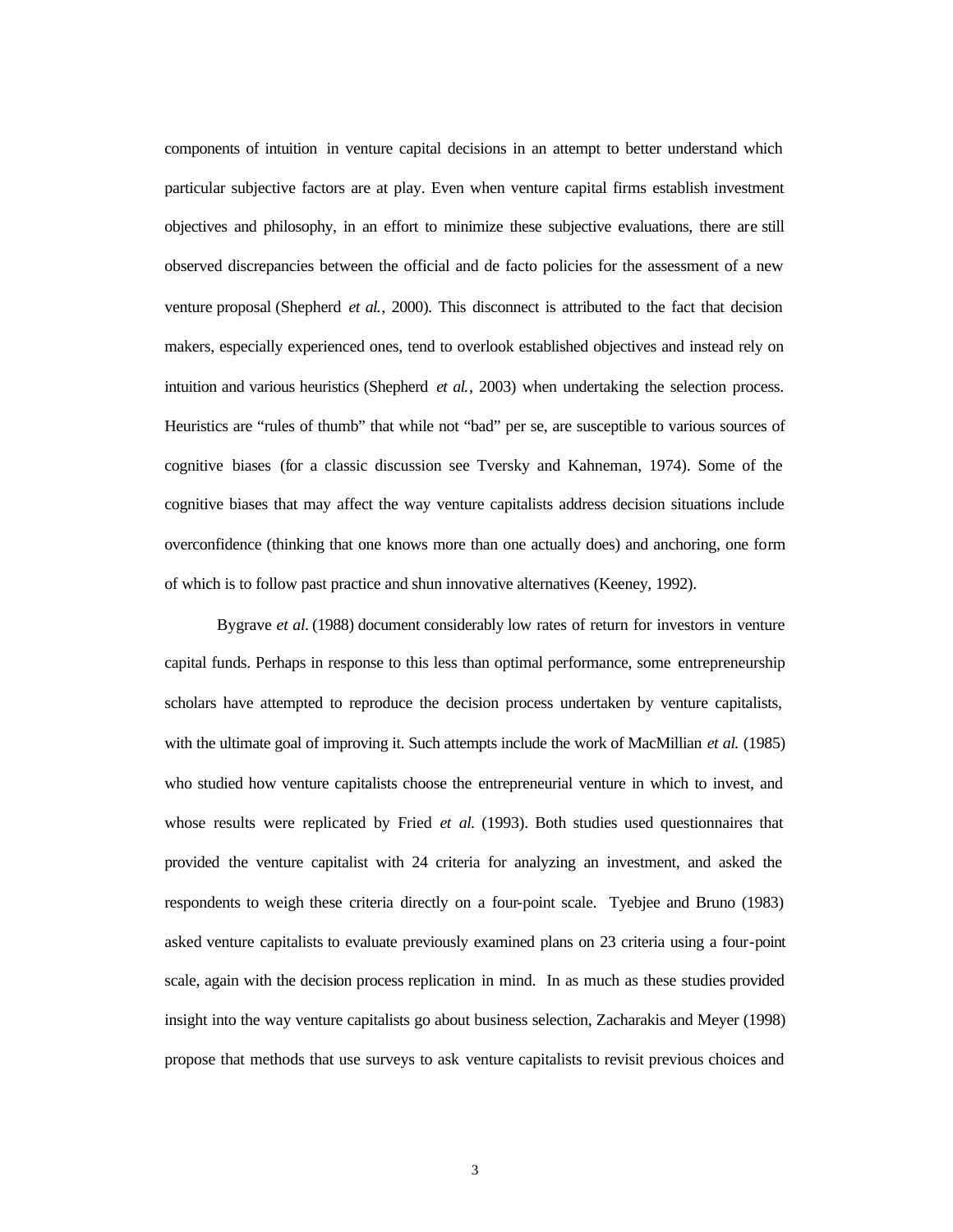use those choices as a base to assess their decision process are biased. Some more recent approaches that respond to this concern include Conjoint Analysis, Actuarial Models and "Utilité Additive" (UTA) Models.

The conjoint analysis approach, (e.g. the work by Riquelme and Rickards [1992] and by Musika *et al.* [1996], also Shepherd *et al.* [2003] for a literature review of the many applications of this methodology), a descriptive process that proposes to capture decision policies as the decisions are made, sheds light into which criteria are relevant for the decision making process. It is based on Multi Attribute Value Theory (MAVT), but unlike the MAVT approach we propose herewith, it infers the relative weights of these criteria. The inference process uses either a set of previously made choices or an artificially constructed portfolio of options presented to the decision maker. In either case, this approach offers decision makers a very limited number of possible ratings for each criterion (high or low, for example). Conjoint analysis derives utility scores for each criterion in a manner analogous to linear regression.

Actuarial models as proposed by Zacharakis and Meyer (2000) are another attempt at accomplishing some improvement in the venture capitalist decision process. As the conjoint analysis models, these models also propose to mimic the decision process undertaken by experts. This is accomplished by the decomposition of a decision into its component parts. Actuarial models include environmental and bootstrapping models, where the former employ discriminant or regression analysis on actual decision data, whereas the latter models "aim to capture the cognitive system of a decision-maker, including both the decision criteria and the relative weights actually used in past decisions" (Shepherd *et al.*, 2003: 386).

The UTA method develops an additive utility function that attempts to be consistent with the decision maker's values, and as Conjoint Analysis and Environmental Actuarial models, use a reference set of alternatives as the initial point. Siskos and Zopounidis (1987) propose its use in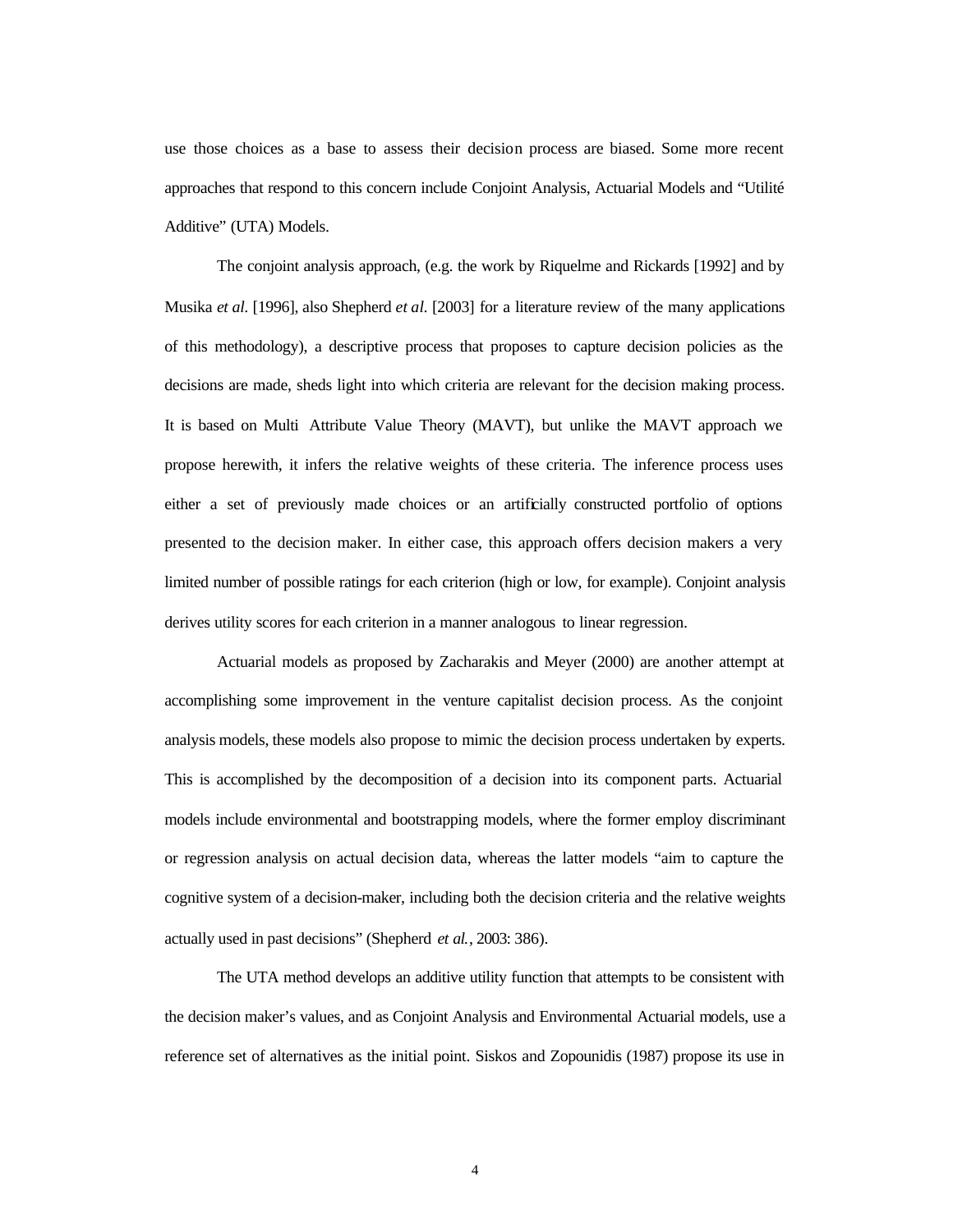venture capital investment decisions. Recently, there has been a call for more than mimicking the investment selection process, and instead for the use of decision aids in the venture capital world (Shepherd and Zacharakis, 2002).

In this paper we apply Multiple Criteria Decision Analysis (MCDA) to a previously examined set of business plans. We present the results of that application and compare and contrast the selection processes performed with and without the aid of the MCDA methodology. Our premise is that this methodology can, as it has in many other real world situations (see Pomerol and Barba-Romero [2000] for a listing of applications), aid a venture capitalist / decision maker, but without prescribing what the "optimal solution" is. Bootstrapping, Conjoint Analysis and UTA models are related to the MAVT approach in their acknowledgement of the multiplicity of criteria that a venture capitalist must simultaneously consider during the evaluation of business plans. However, in contrast with these, our model does not directly utilize a decision maker past evaluations of business plans as the initial point. It focuses instead on attempting to elicit from the venture capitalists the frame of mind under which current evaluations would be made. Our model tries to bridge the gap between the official and de facto policies for the assessment of a new venture proposal by helping decision makers understand and express what these policies actually are, and then incorporating them into the model. Past decisions are employed only as a "reality check" (the adequacy of the MAVT decision aid is tested by comparing its results with past decisions). Our work further contributes to the field of MCDA by exploring an application not frequently seen in the literature, and demonstrating how this application can be approached in a rigorous fashion that is nevertheless appealing and transparent to a venture capitalist not versed in the theoretical aspects of MCDA.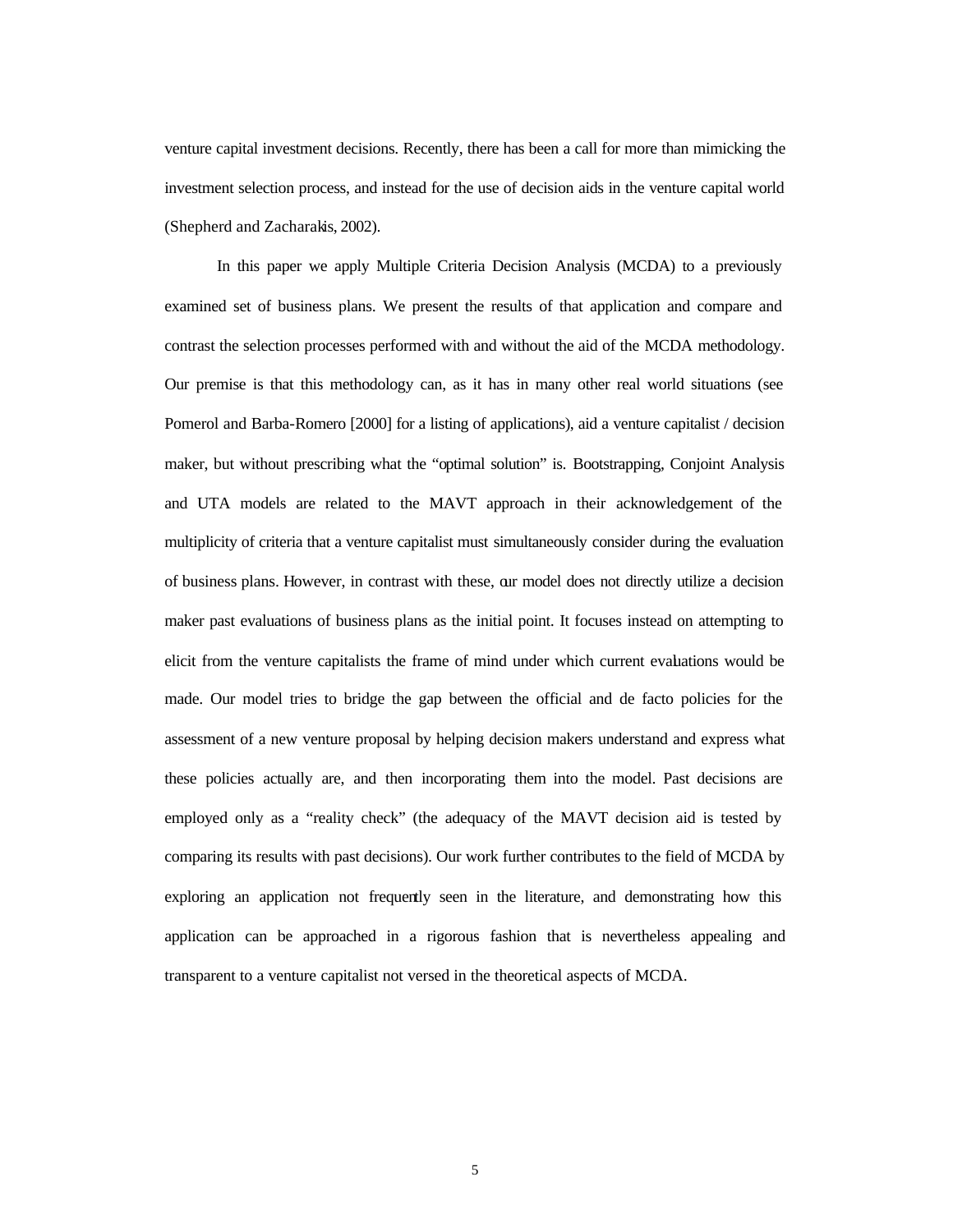## **2. The Case for MCDA use by Venture Capitalists**

There is a vast body of literature on the use of multi criteria methodologies in financial decision making (Zopounidis and Doumpos, 2002) such as investment portfolio selection (Bouri *et al.*, 2002), extension of credit (Matsatsinis, 2002), and foreign direct investment (Doumpos *et al.*, 2001). Much less is reported on applications of MCDA to venture capital portfolio selection. Spronk *et al.* (forthcoming) list only four applications, two involving Conjoint Analysis and two that applied UTA. Belton and Stewart (2002) note that neither method completely identifies the decision maker's value function, since they estimate it from less precise inputs than the value function methods that require decision makers to assess their relative preferences. Belton and Stewart (2002) do note, however, the merits of such "quick and dirty" methods for preliminary analyses or for decisions of lesser importance, particularly the lighter demands they place on decision makers. We believe that the complex nature of venture capital decision merits the consideration of more involved MCDA processes such as MAVT.

MCDA, in particular methods such as MAVT models that require elicitation of preferences and include a relevant sensitiv ity analysis, may be an adequate answer to Shepherd and Zacharakis's (2002: 1) "call for research into decision aids and cognitive feedback" in the context of decisions processes of venture capitalists. Moving away from trying to explain and reproduce the process, as the Conjoint Analysis, Bootstrapping, and Environmental Actuarial models do, MCDA has the potential to aid venture capitalists in understanding the complexities of the decisions they face. The feedback gained by these individuals at the last stage of the MCDA process – interactive sensitivity analysis – has the potential to bring to the forefront aspects not previously considered, thus improving the quality of the their decisions. Furthermore, the heavy reliance on intuition on the part of venture capitalists reminds us of Belton and Stewart's (2002) recounting of that their "most memorable interventions in organizations have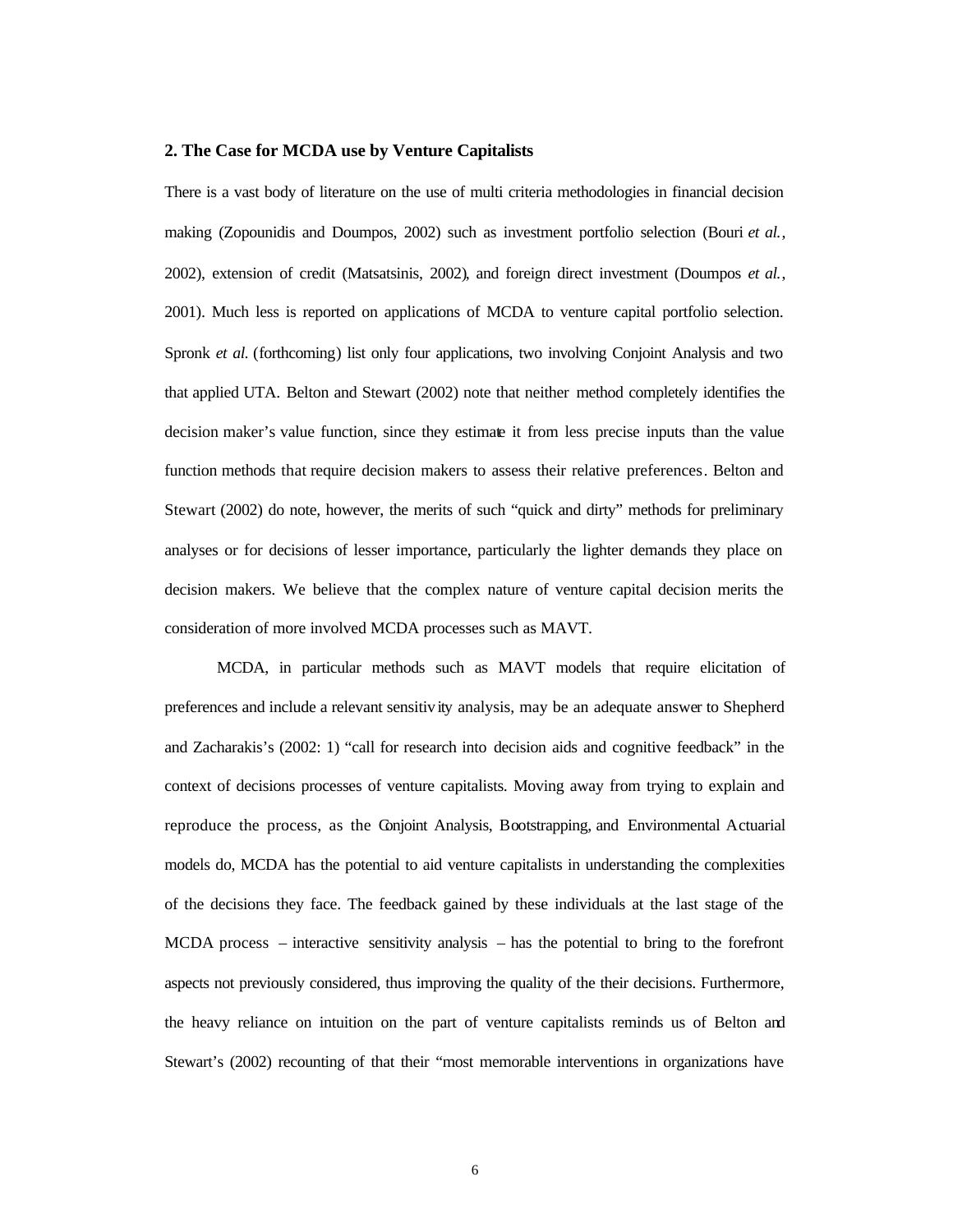been those in which the multicriteria analysis has brought about a strong challenge to the decision making group's intuition" (p. 283).

We have interacted with a fund manager to develop a hierarchical framework that captures the venture capitalist's perception of business plan evaluation criteria. We chose to employ a MAVT based model, and thus have elicited the decision maker's value functions and weight preference structure. MAVT is one of the most widely employed MCDA methods in practical applications (Belton and Stuart, 2002), and in our personal experience easily understood by individuals who are part of the business world. As the evaluation of each business plan under each criterion reflects the perception of the fund manager, we must acknowledge that the preferences articulated by the venture capital fund manager are influenced by the modeling and structuring of the problem and that the manager may not always be entirely consistent and rational. But by including the fund manager in the sensitivity analysis of the results we are able to account for these issues and allow for a potential reevaluation of previously assessed preferences.

While also acknowledging that our proposed methodology might encounter resistance on the part of venture capitalists who report taking an average of only 8 to 12 minutes to evaluate a business plan (Sandberg, 1986), we nevertheless believe in the value of MCDA. The fund manager with whom we interacted did not share the perception that evaluations could take such an insignificant amount of time. Rather, she proposed that the 12 minute figure should be understood as an average since many business plans do not meet basic minimum criteria and are eliminated prior to any form of analysis. She acknowledged the multiplicity of objectives that a fund manager must simultaneously consider, and thus agreed to partner with us to investigate the potential of our proposition.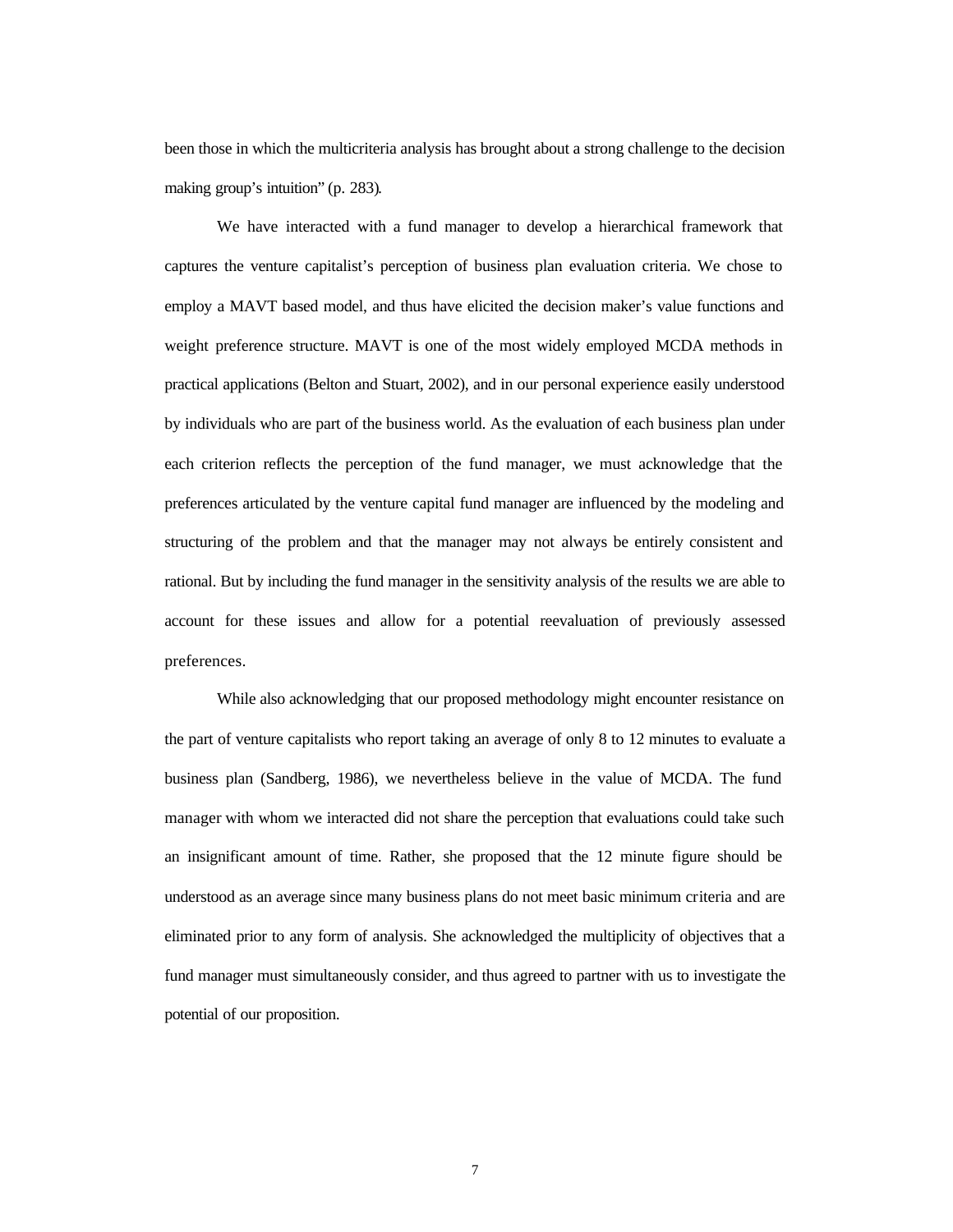### **3. JumpStart Case Study**

#### **3.1 Overview**

JumpStart is an American venture fund based in Cleveland, Ohio. It was created by business and academic leaders to provide start-up capital to companies headquartered in Northeast Ohio. Twenty-three angel investors and institutions contributed \$100,000 each, for a total of \$2.3 million. Between 2001 and 2003, Jumpstart was based at Case Western Reserve University. In 2004 it became part of a larger organization which adopted the name JumpStart Inc. Until 2004, a typical JumpStart investment amount was in the range of \$200,000. Each year between 2001 and 2003, the fund manager reviewed several business plans and presented to the board of directors a handful of proposals for investment.

Our case study evaluates nine business plans previously considered for investment by JumpStart. In order to protect the confidentiality of JumpStart and of the businesses, their actual names were replaced by the following aliases: (1) Dental device, (2) E-commerce facilitation, (3) Human resources tool, (4) Management software, (5) Market research tool, (6) Media company, (7) Medical device, (8) Pharmaceutical, and (9) Supply chain management software.

### **3.2 Modeling and Analysis**

We started our modeling effort by developing criteria in interactions with the JumpStart fund manager. We used a combination of the two structuring techniques for developing value systems (Watson and Buede, 1987), top-down and bottom-up. Since the alternatives in question were pre-defined, the attributes that differentiated these alternatives were very clear to the decision maker, and served as a starting point for the development of criteria. The main objective of the decision maker was, however, crisply defined, and hence the use of the objective-driven top down analysis "felt natural". We encouraged the fund manager to avoid the pitfalls of criteria redundancy, lack of independence, and extreme complexity while being comprehensive and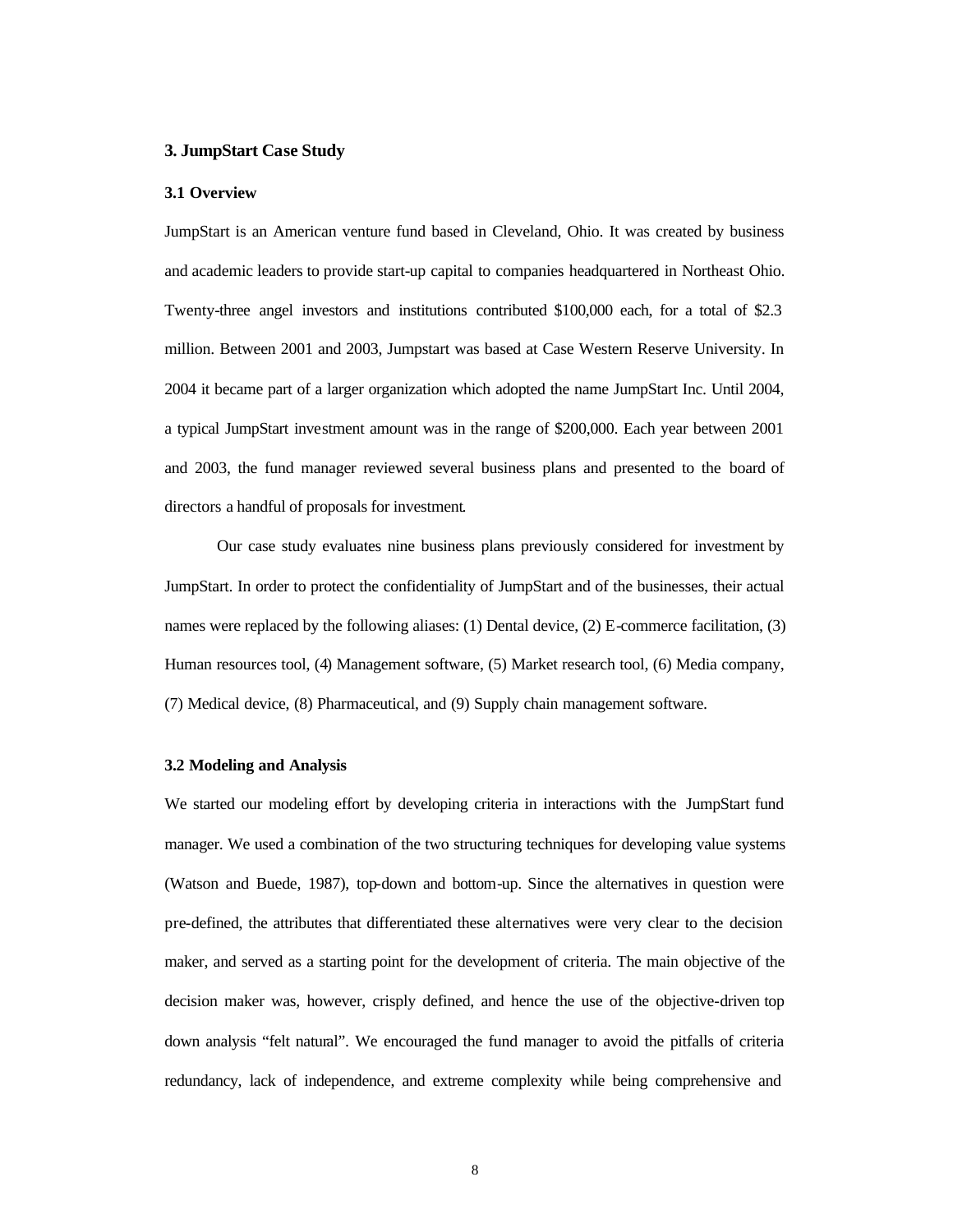sensitive to criteria relevance. Once the overall goal of "selecting the best business to invest in" was defined, four sub-goals emerged – "Management and Governance", "Feasibility of Proposition", "Market Considerations" and "Return on Investments". Each of the 10 lower level criteria, or performance measures, fell under one of the four sub-goals, resulting in the hierarchy of criteria displayed in Figure 1.

> ………………………….. Insert Figure 1 about here …………………………………

We note that a fourth criterion was added to the three cited in our opening sentence (Hisrich and Peters, 2002) – "feasibility of the proposition", which measures the realism of the business plan. Works by others in the field have produced sets of criteria that bear more or less similarity to our set. Tyebjee and Bruno (1984) add yet a fifth criterion called "environmental threat resistance" which accounts for business cycles and barriers to entry. This criterion might have overlapped with our "market potential", and therefore we are comfortable with its omission. Jain (2001) employed factor analysis to conclude that the three critical success factors for the performance of venture capitalist-funded new ventures are the "strategic fit" between the venture capitalist and management, management's long-term commitment and a focused strategy. Shepherd (1999) shows that venture capitalists generally use criteria that are consistent with research found in the strategy literature. These "in-use" criteria, however, are not necessarily the criteria venture capitalists would report as their "espoused" ones. The criteria of Shepherd *et al.* (2000) and Shepherd *et al.* (2003) are similar to ours. Zutshi *et al.* (1999) present a review of previous work that attempted to develop a set of venture capitalist evaluation criteria and investigate the case of venture capitalists in Singapore. Muzika *et al.* (1996) discusses criteria used by European venture capitalists. Their findings seem to indicate a rather consistent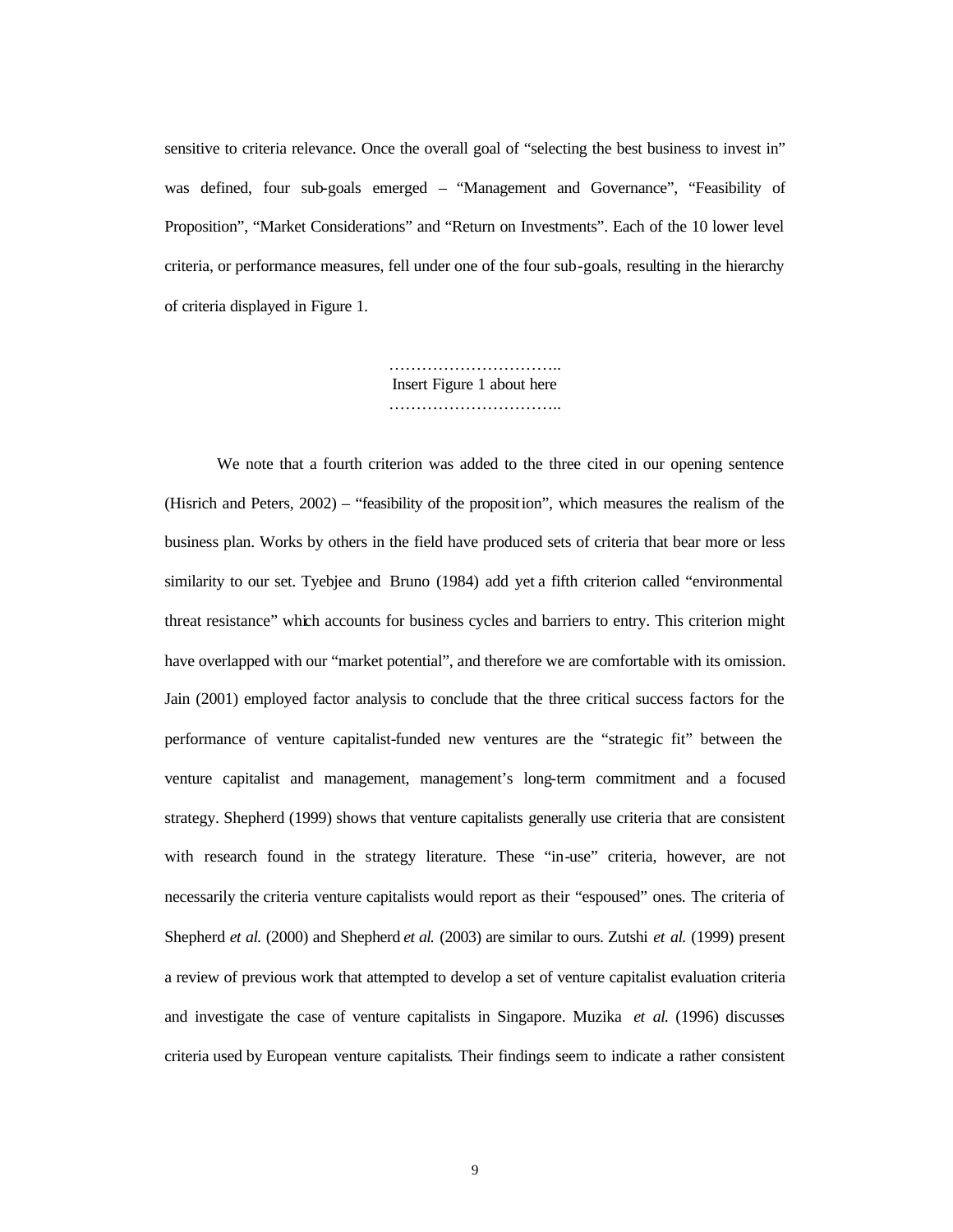set of evaluation criteria, with the entrepreneur's "experience" and "personality" being among the most highly weighted criteria. Khan (1987) had previously arrived at the same observation. While recognizing the slight variations in criteria lists mentioned in the literature, we believed that the structure of the value tree that resulted from our interactions was acceptable and met the guidelines discussed in the MCDA literature (for example Hobbs and Meier, 2000), while the lower level set of criteria (measures in Figure 1) meet Keeney's (1992) requirements of being measurable, understandable and operational.

With the hierarchical structure of criteria defined, we asked the JumpStart fund manager to rate each of the nine plans on the ten measures selected for the decision process. These ratings were based primarily on information contained in the business plans. Roure and Keeley (1990) ascertain that most venture capital decisions are made based on information contained in the business plan presented by the aspiring entrepreneur. As in any value measurement model, performance was assessed on an interval scale of measurement containing minimum and maximum reference points. Local reference points were utilized for the development of scales used in the swing weight approach. The decision not to attempt to use global reference points resulted from the realization that the group of business plans being analyzed was representative of the universe of plans targeted by JumpStart. In other words, in this case global and local reference points coincided. We offered the fund manager complete flexibility in the choice of scales for the ratings (categorical or numerical). On most criteria, she chose to assess the performance of the alternatives in terms of a subjective description or categorical scale (e.g. high, medium or low). This description was later converted into a numerical value, in relation to the specified referenc e points. The ratings elicited from the JumpStart fund manager are presented in Table 1.

10

………………………………………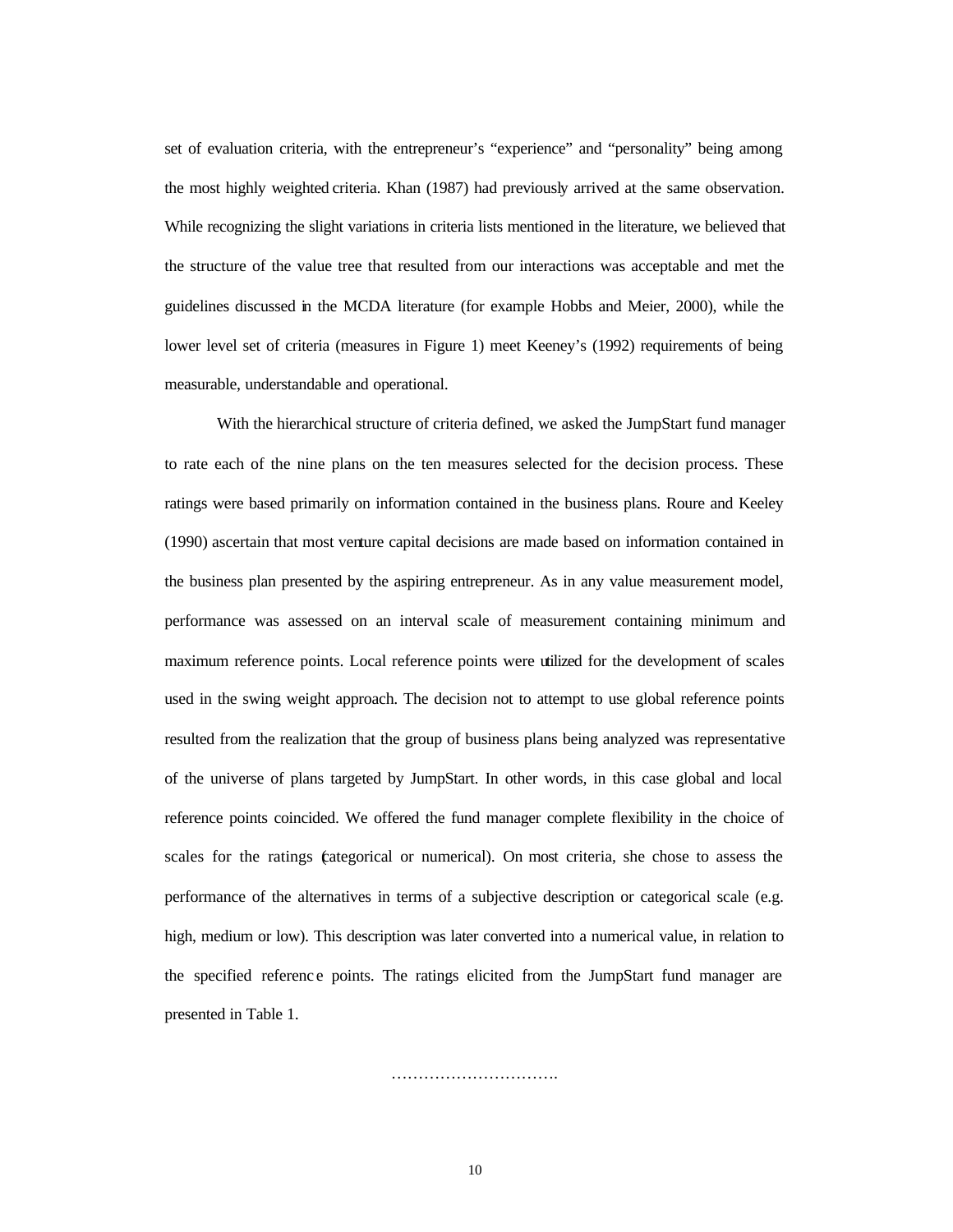Insert Table 1 about here

…………………………………

Grey cells in Table 1 represent probabilistic assessments. For "Exit Opportunities", these are point estimates of discrete probabilities of each event (e.g., Pharmaceutical's exit opportunities have been assessed to be acquisition with probability .75, initial public offering with probability .25 and no exit opportunity with probability 0.). For "Potential Market Size" and "Time to Achieve Profitability", the numbers shown on Table 1 are the expected values of uniform distributions between the upper and lower estimates for these measures as mentioned in the business plans. (For example the business plan for "management software" estimates the potential market size for the product as at least 2.2 billion dollars, but with the potential to reach a maximum of 5 billion. We modeled this with a uniform distribution between 2.2 and 5 billion – the expected value of this distribution – 3.6 billion – may be seen in Table 1). The probabilistic ratings are incorporated in the analysis and are reflected in the resulting ranking of the alternatives under consideration. (Logical Decisions<sup>®</sup>, the software package we used for the analysis, uses Monte Carlo simulation to compute a probability distribution for the aggregate utility of an alternative by drawing a large number of samples from the probability distribution of the ratings of the alternative [Logical Decisions, 2002].)

The probability estimates we assessed are, by nature, not frequency based probabilities. They must be understood as subjective probabilities, or probabilities broadly defined as "degree of belief", that incorporate the decision maker's personal judgment about the uncertainty of the outcome (Raiffa, 1968). In eliciting these "degrees of belief", we attempted to avoid cognitive biases by structuring the interview and encouraging the fund manager to think carefully about each probabilistic estimate.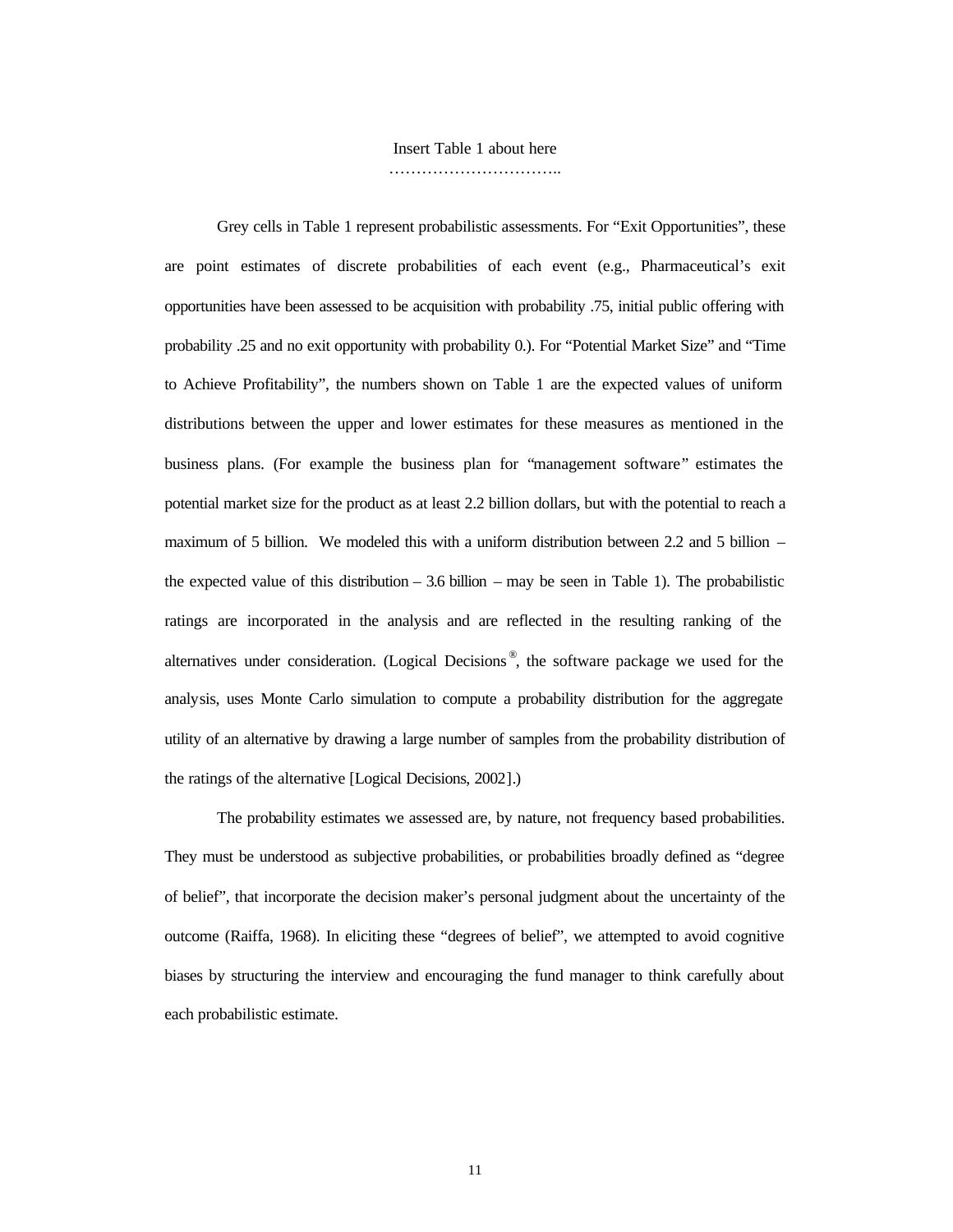The most intuitive and prevalent method for weight estimation is direct rating (von Winterfeldt and Edwards, 1986). Case in point, when weights are mentioned in works that attempt to reproduce the venture capital decision process, such as the ones of Khan (1987), Fried *et al.* (1993) and Zutshi *et al.* (1999), these weights are often assessed directly, using a qualitative scale. We avoided the direct rating approach and instead elicited weights by the swing-weight approach favored by Stewart (1992). The swing-weight procedure worked well for the criteria on the lower level of the hierarchy. For the higher level goals, however, the decision maker felt very strongly that all goals should have equal weights. We decided not to insist on revisiting this proposition until the time that sensitivity analysis was performed.

It is appropriate to perform value function elicitation by direct assessment for those criteria with only a few possible discrete values (Keeney and Raiffa, 1993). Value functions for all criteria with the exception of those of a continuous nature ("Potential Market Size" and "Time to Achieve Profitability") were assessed in this fashion. Value functions for the two criteria modeled by continuous variables were assessed with the aid of graphical tools available in the Logical Decisions<sup>®</sup> software package used for the analysis. For instance, the resulting value function for "Potential Market Size" was linear, with a minimum cutoff point below which a plan would be removed from consideration. The concave value function for "Time to Achieve Profitability" shown in Figure 2 reflects an aversion to risk on the part of the fund manager. We assumed an additive value function model to aggregate the value functions for each criterion. Although more complicated aggregation procedures are sometimes proposed, the additive function is very intuitive, widely used in practice, and mathematically sound provided that criteria are properly defined and the scoring process understood by the decision maker (Stewart, 1992).

> ………………………………… Insert Figure 2 about here …………………………………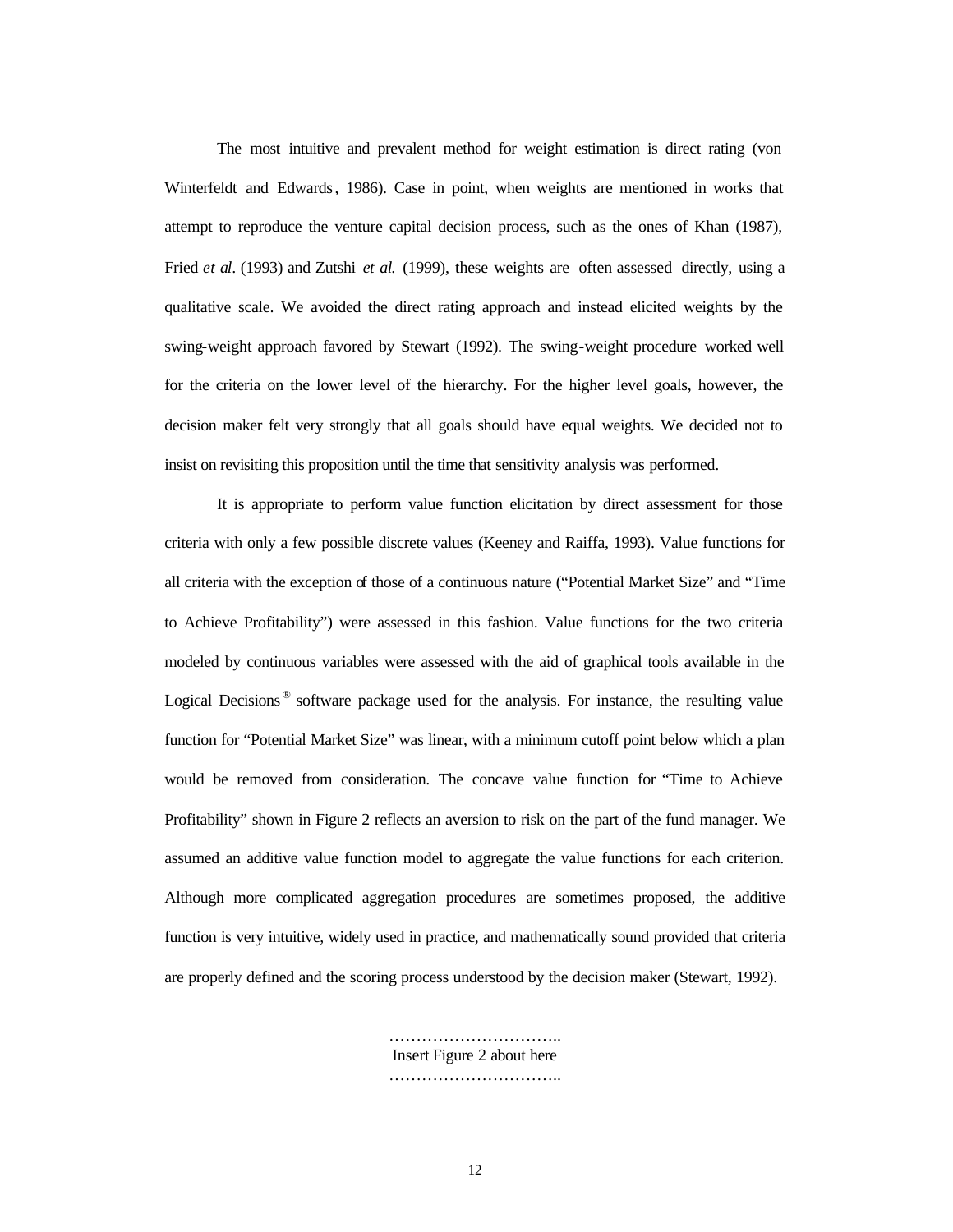#### **3.3. Results and Sensitivity Analysis**

The ranking resulting from the aggregate value function representing the information elicited from the JumpStart fund manager, in the form of a graph output from the Logical Decisions ® software package, is shown in Figure 3. The horizontal lines at the extremities of the bars indicate the uncertainties resulting from the probabilistic nature of some of the assessments. We explored the variations in ranking that would occur as a result of an outcome other than the expected value of each probabilities assessment, as well as with variations in the elicited weights for the various criteria. The ranking of the five top alternatives was very robust, with rank reversal occurring only between "medical device" and "market research tool".

> ………………………….. Insert Figure 3 about here …………………………………

We revisited the issue of equal weights for the four higher level goals (management and governance, feasibility of the proposition, market consideration and return on investment). We noted that the top ranked alternatives were quite insensitive to variation in the weights assigned to these goals, and therefore the issue of equal weights was not revisited.

Only after the analysis was completed did we ask the JumpStart fund manager which of the businesses were actually selected for investing. The four highest ranked businesses had been selected. These were the alternatives that had exhibited considerable robustness to variations in weights or probabilistic ratings.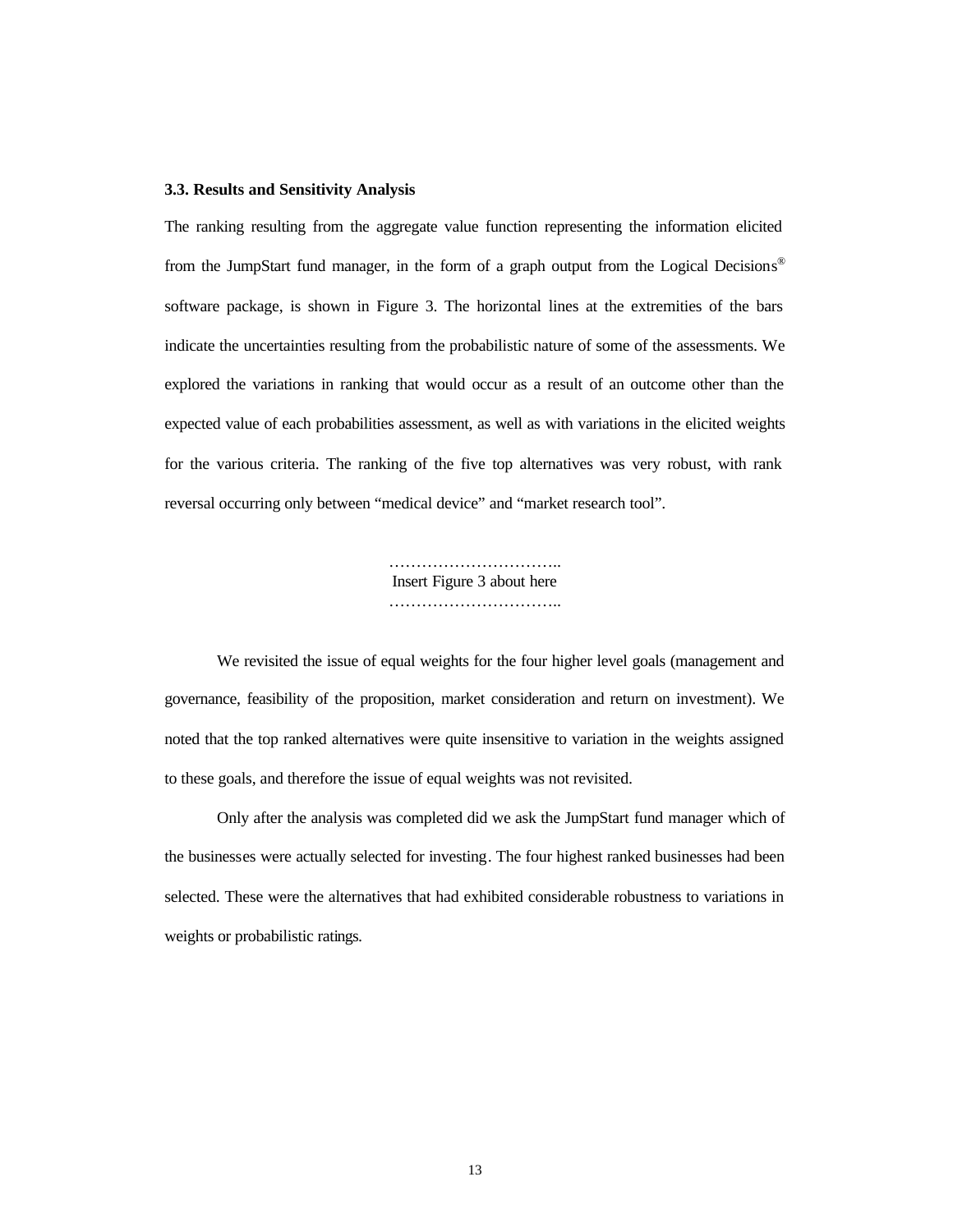#### **4. Discussion and Conclusion**

Zacharakis and Meyer (2000) express their disappointment at the level of decision improvement obtained with their model. They define improvement as the model selecting a higher percentage of ultimately successful business plans than the venture capitalists themselves had selected. The authors suggest that their actuarial models could achieve better results if they better reflected the "needs and beliefs" of each firm, instead of being generalized. We believe we have addressed this concern, since MCDA allows for the incorporation into the model of the value system embodied by each venture capitalist, and therefore might be a more effective decision aid. The goal of MCDA is not, however, to replace or outperform venture capitalists, but rather to improve their decisions by shedding light into the complexities of the choices they face and minimizing their cognitive biases. Better results may be a natural consequence.

Shepherd *et al.* (2000) used conjoint analysis to reproduce the decision process of venture capitalists. One of the stated limitations of that research effort was the use of dichotomous attributes (high – low, for example). Our work avoided that limitation by offering decision makers considerable freedom in the design of the scales in which they wish to rate business plans. Also, Shepherd and Zacharakis (2002) call for research into decision aids and cognitive feedback in the context of the venture capitalist decision process. The MCDA model we propose gives venture capitalists the feedback on the processes used in their decision called for in that work. It allows for greater flexibility than other models in the choice of scales in which to evaluate alternative plans. Criteria weights as determined in our work tend to be accurate representations of decision makers values, while respecting the axioms of MCDA. Lastly, the multiattribute model we employed allows us to capture a venture capitalist's uncertainty about outcomes in a manner not embedded in other models reported in the literature.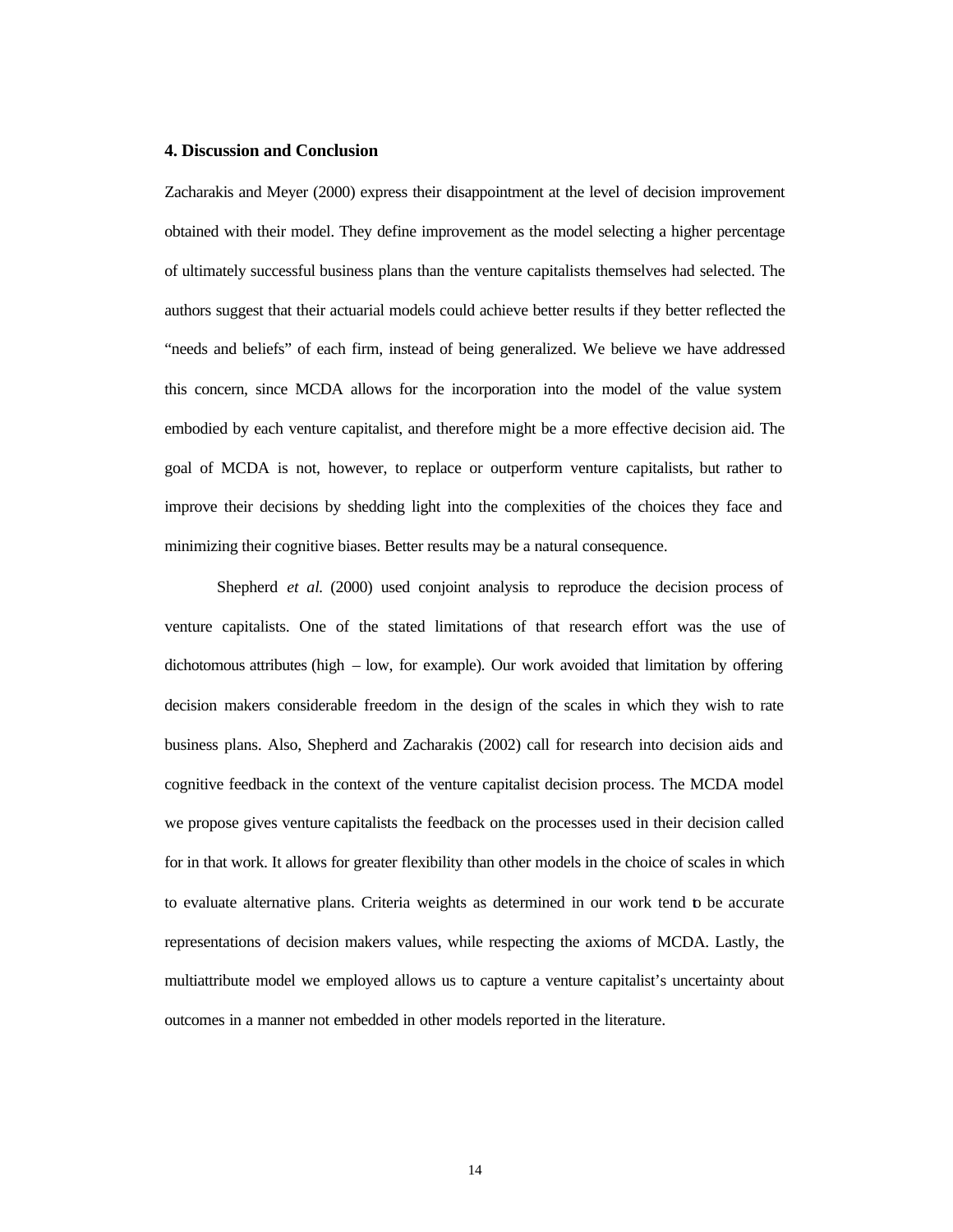Of course, the use of MCDA has its limitations. We have not determined if venture capitalists' decisions would indeed be improved with the use of MCDA models. Because of the nature of our experiment, we cannot assess "improvement" in the way Zacharakis and Meyer (2000) do. Virtually all the business plans we analyzed were developed by startup companies that are still in the early stages of doing business at the time of the writing of this paper. In order to answer this question, we could also redefine "improvement" in this context. If "better" means better educated, more transparent and more "thought out" decisions, we believe the answer would be affirmative. We cannot claim, however, that higher returns on investment would actually result from decisions made with the aid of multiple criteria models.

MCDA might present an enhancement to the current practice of venture capital decision making, which is teeming with heuristics. Experienced venture capitalists, the ones most likely to use intuitive decision making (Shepherd *et al.*, 2003), could benefit from the minimization of cognitive biases that tends to result from a structured process such as the one we propose. Inexperienced ones, on the other hand, would benefit from using a MCDA approach by understanding it as a learning tool. The process of model building will encourage these less seasoned individuals to carefully evaluate priorities, engage in systematic rating and critically examine results through sensitivity analysis.

We recognize that the elicitation of subjective probabilities in which we engaged during the analysis shares the drawback of vulnerability to cognitive biases. Even assessments that the fund manager deemed certain (as in quality of management or founder's track record) have an element of subjectivity. In contrast with the situation where the decision maker makes "gut" decisions alone, when he or she engages in a systematic process led by an experienced decision analyst, the cognitive and motivational biases that tend to occur in the elicitation of subjective probabilities may be overcome. While it is not possible to ascertain that the elicitation procedures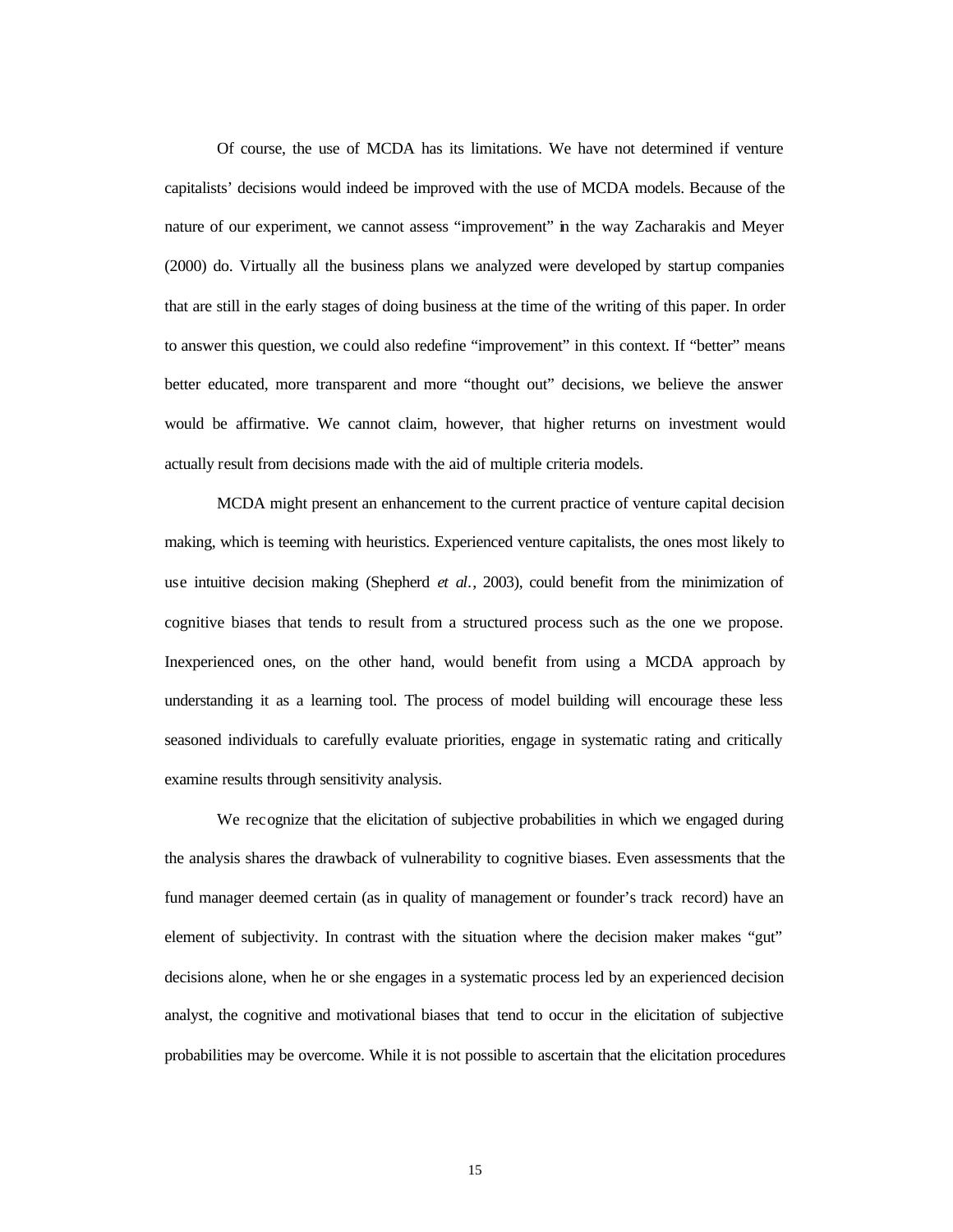we employed with the fund manager of JumpStart eliminated any bias, we attempted to minimize those by following recommended bias avoiding procedures (Spetzler and Holstein, 1975). We especially believed in the importance of structuring the interview, and encouraging the fund manager to think carefully about each probabilistic estimate. Most importantly, the sensitivity analysis which is an inherent part of good MCDA practice served as a safeguard that further reduced the impact of cognitive biases.

We designed our experiment with the assumption that the venture capitalist had a collection of potential businesses to be invested in. Jumpstart and its successor Jumpstart Inc. issue requests for business plans to be submitted by a certain date. Many venture capitalist funds do not operate in such a fashion, and instead receive a steady influx of plans that are evaluated as they are submitted. We believe that the approach presented in this paper has merit for that way of operating as well. An initial evaluation of a group of plans would be necessary. Subsequent plans could be assessed individually and then inserted into the existing ranking of previously evaluated plans.

The businesses selected for funding by the JumpStart fund manager corresponded to our four highest ranked businesses. This encouraging result increased the confidence of the fund manager in the methodology, but did not prompt her to considering changing the fund's decision process. Informal consultations with other venture capitalists also revealed an attitude of cautious interest in the methodology. The few venture capitalists to whom we presented this approach may not portray a representative sample of the universe of venture capital firms. However, the reaction we observed reproduced Zacharakis and Meyer's (2000) study of actuarial decision models, which demonstrated that although venture capital decision making could be improved with the use of such models, venture capitalists were reluctant to use them. The reluctance on the part of venture capitalists to consider the use of decision aids, if indeed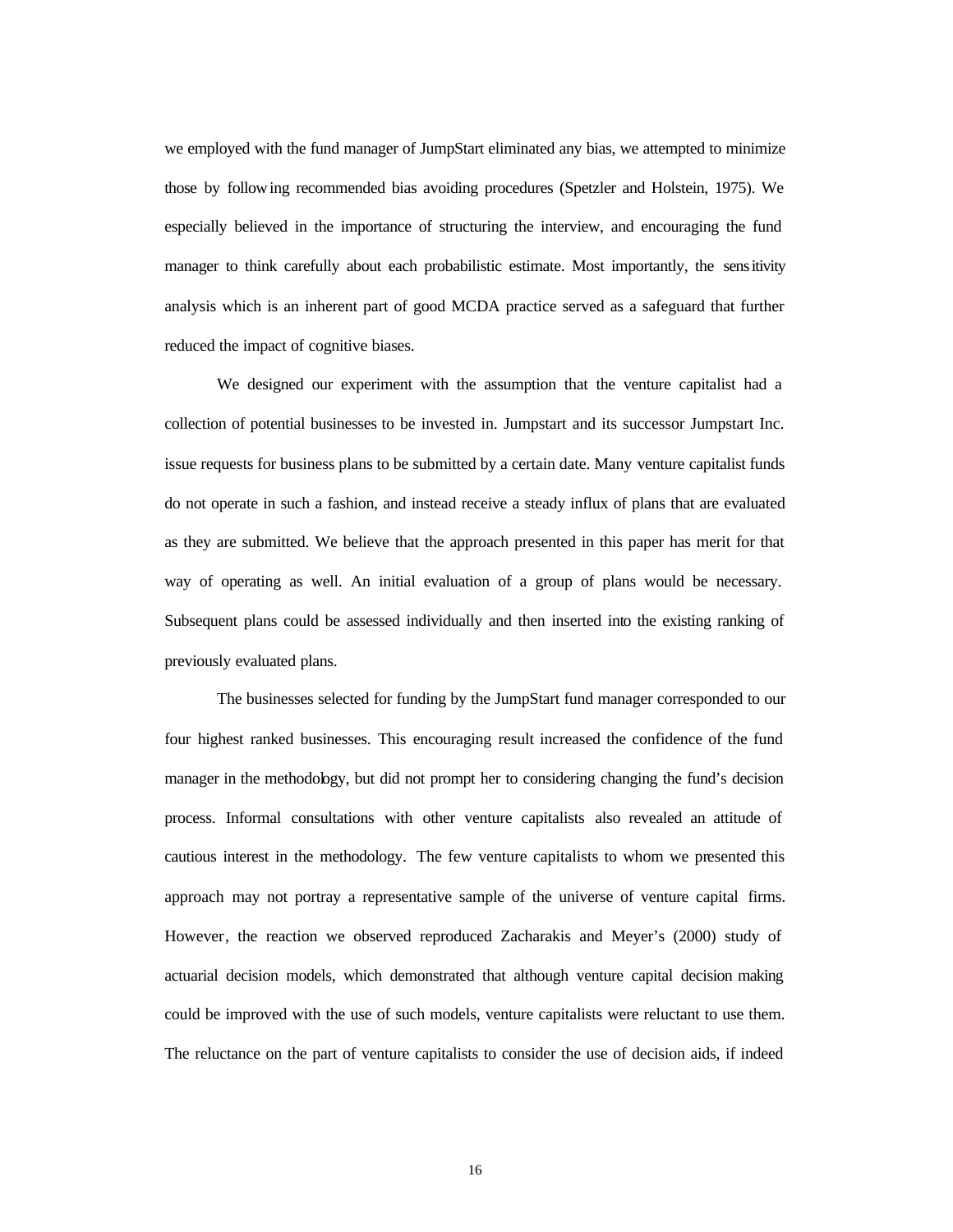widespread, is unfortunate. Perhaps one of the most important calls for further research in this area is the one for methodologies and processes that focus on facilitating the acceptance of MCDA by venture capital firms. In particular, insights may be gained from comparing and contrasting the merits of MAVT methods such as the ones we presented with simpler and faster (Belton and Stewart [2002] refer to them as "indirect") MCDA approaches. Among them are the already explored UTA method and MACBETH (Bana e Costa and Vasnick, 1994), the application of which to venture capitalist decisions is not yet documented in the literature.

This paper presented the results of an experiment conducted with the manager of a venture capital fund, where a MCDA approach was used. We interacted with the fund manager to elicit information that was modeled based on a MAVT method. Nine business plans were evaluated with the resulting decision model. The motivation for this research arose from a gap in the literature on improving venture capital funding decisions, which includes several attempts to reproduce the decision making process with the ultimate goal of perfecting it. We believe that our work has addressed some of the concerns expressed in that literature, and has proposed a fresh perspective on the venture capital decision making modeling issue. We proposed a concerted effort in determining if MAVT or other multi criteria methods would find acceptance in the venture capitalist community. This effort could be enhanced by parallel research on how to conduct interviews with these decision makers in a manner that at the same time minimizes errors in judgment, maximizes the comfort level of the venture capitalist with the process, and retains all the necessary validity conditions for the construction of a mathematically rigorous MCDA model.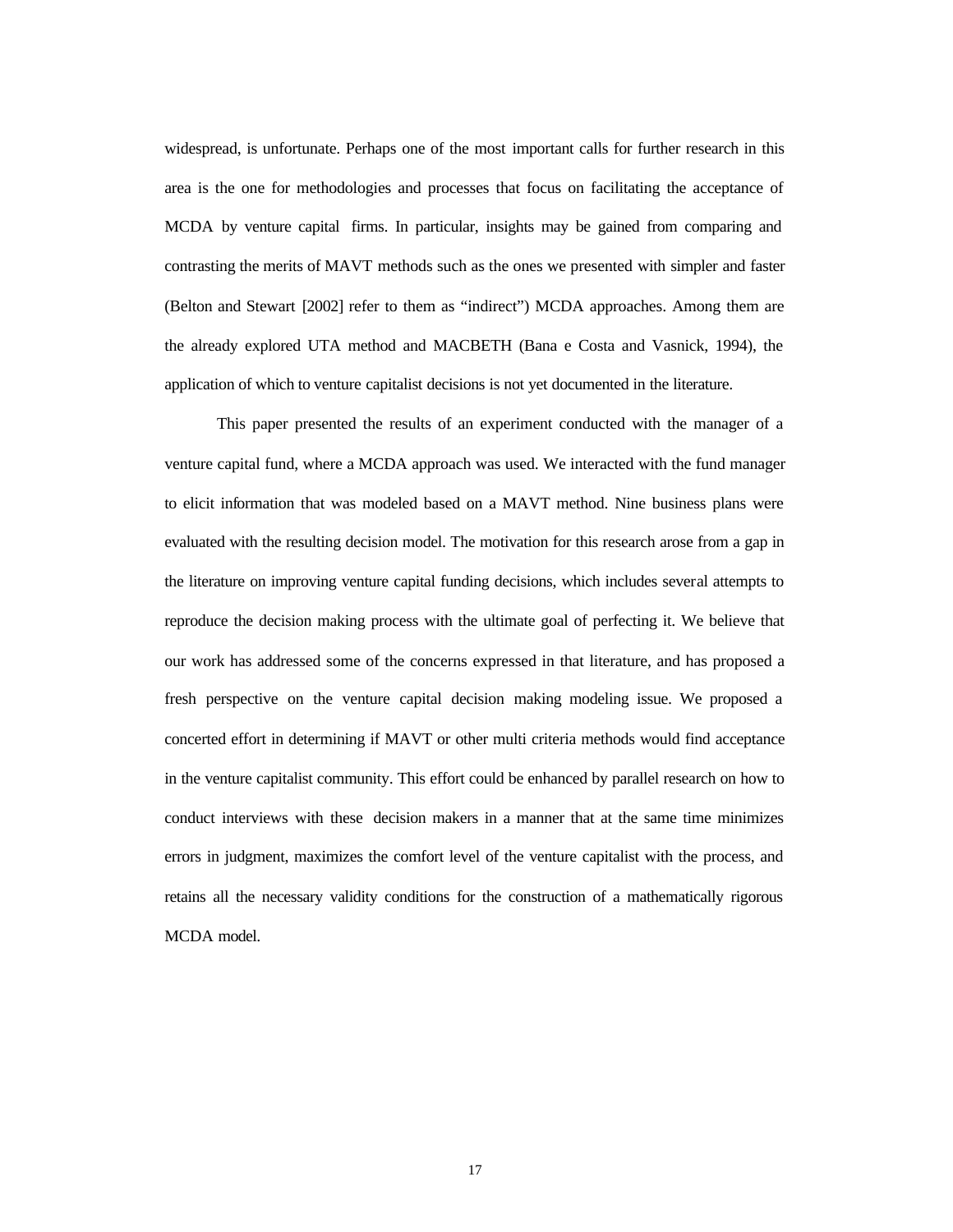### **References**

- Bana e Costa CA, Vansnick JC. 1994. MACBETH an interactive path towards the construction of cardinal value functions. *International Transactions in Operational Research*  **1**: 489-500.
- Belton V, Stewart TJS. 2002. *Multiple Criteria Decision Analysis: An Integrated Approach*. Kluwer Academic Publishers: Boston, MA.
- Bouri A, Martel JM, Chabchoub H. 2002. A Multi-criterion approach for selecting attractive Portfolio. *Journal of Multi-Criteria Decision Analysis***11**: 269-277.
- Bygrave W, Fast N, Khoylian R, Vincent L, Yue W. 1988. Rates of return on venture capital investing: A study of 131 funds. In *Frontiers of Entrepreneurial Research,* Kirchhoff BA, Long, W. A., Vesper, K. H., and Wetzel Jr., W. E., (Eds.). Babson College: Babson Park, MA, 275-289.
- Doumpos M, Zanakis SH, Zopounidis C. 2001. Multicriteria preference disaggregation for classification problems with an application to global investing risk. *Decision Sciences* **32**(2): 333-385.
- Fried VH, Hisrich RD, Polonchek A. 1993. Research note: Venture capitalists' investment criteria – a replication. *The Journal of Small Business Finance* **3**(1): 37-42.
- Hisrich RD, Jankowicz AD. 1990. Intuition in venture capital decisions: An exploratory study using a new technique. *Journal of Business Venturing* **5**: 19-62.
- Hisrich RD, Peters MP. 2002. *Entrepreneurship*, 5<sup>th</sup> edition. McGraw-Hill: New York, NY.
- Hobbs BF, Meier P. 2000. *Energy Decisions and the Environment*. Kluwer Academic Publishers: Boston, MA.
- Jain BA. 2001. Predictors of performance of venture capitalist-backed organizations. *Journal of Business Research* **52**: 223-233.
- Keeney RL. 1992. *Value-Focused Thinking*. Harvard University Press: Cambridge, MA.
- Keeney RL, Raiffa H. 1993. *Decisions with Multiple Objectives, Preferences and Value Tradeoffs*. Cambridge University Press: Cambridge, UK.
- Khan A.M. 1987. Modelling venture capital investments. *Technovation* **6**: 25-35.
- Logical Decisions 2002. *Supporting Manual for Logical Decisions® for Windows™ version 5.1.*
- MacMillan IC, Siegel R, SubbaNarasimha PN. 1985. Criteria used by venture capitalists to evaluate new venture proposals. *Journal of Business Venturing* **1**: 119-128.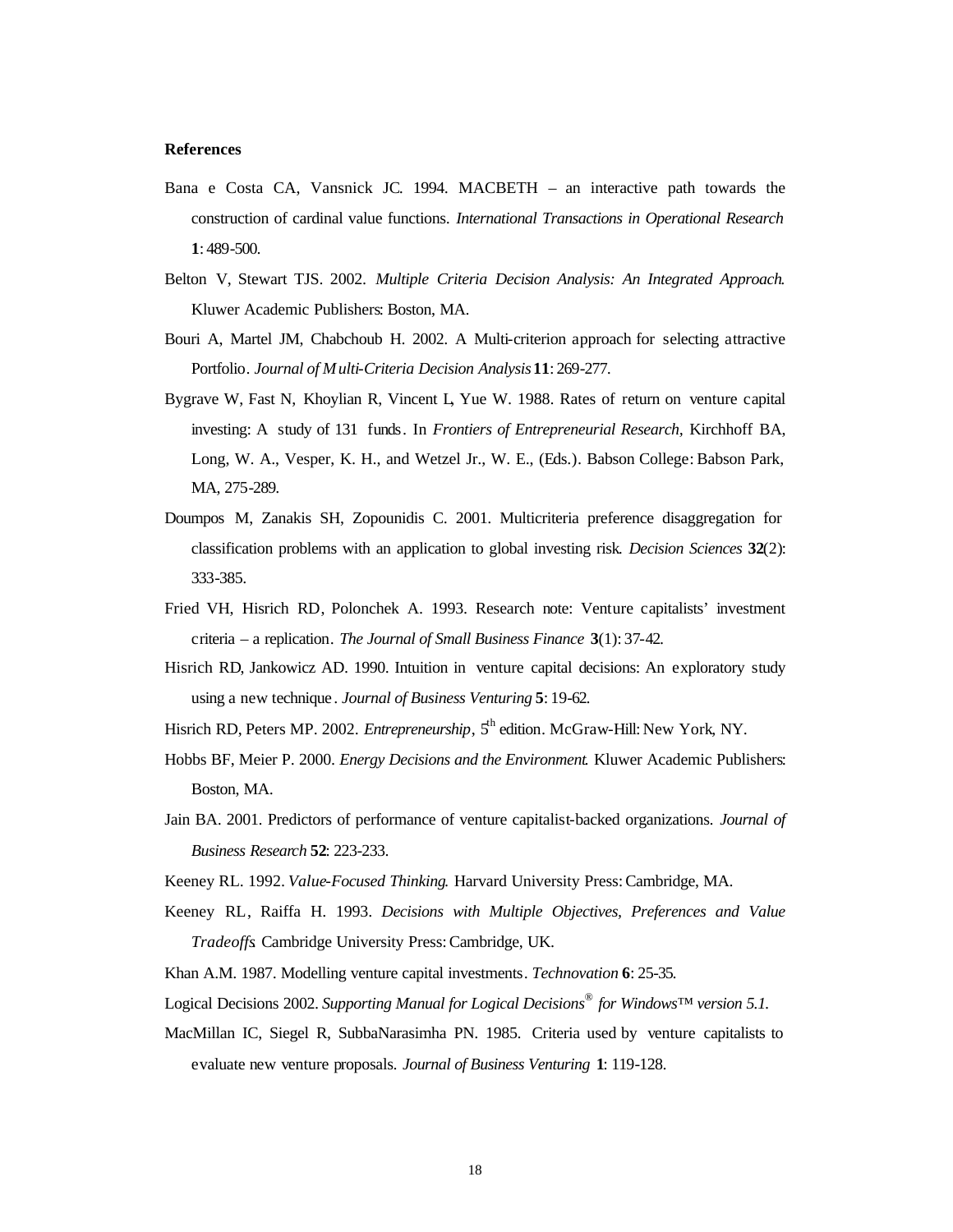- Matsatsinis NF. 2002. CCAS: An intelligent decision support system for credit card assessment. *Journal of Multi-Criteria Decision Analysis***11**: 213-235.
- Muzika D, Birley S, Leleux B. 1996. Trade -offs in the investment decisions of european venture capitalists. *Journal of Business Venturing* **11**: 273-287
- Pomerol J-C, Barba -Romero S. 2000. *Multicriterion Decision in Management: Principles and Practice*. Kluwer Academic Publishers: Boston, MA.
- Raiffa H. 1968. *Decision Analysis: Introductory Lectures on Choices Under Uncertainty*. Random House: New York, NY.
- Riquelme H, Rickards T. 1992. Hybrid conjoint analysis: An estimation probe in new venture decisions. *Journal of Business Venturing* **7**: 505-518
- Roure JB, Keeley RH. 1990. Predictors of success in new technology based ventures. *Journal of Business Venturing* **5**: 201-220.
- Sandberg WR. 1986. *New Venture Performance: The Role of Strategy, Industry Structure, and the Entrepreneur*. Lexington Books: Lexington, MA.
- Shepherd DA. 1999. Venture capitalists' assessment of new venture survival. *Management Science* **45**(5): 621-632.
- Shepherd DA, Ettenson R, Crouch A. 2000. New venture strategy and profitability: A venture capitalist's assessment. *Journal of Business Venturing* **15**: 449-467.
- Shepherd DA, Zacharakis A. 2002. Venture capitalists' expertise: A call for research into decision aids and cognitive feedback. *Journal of Business Venturing* **17**: 1-20.
- Shepherd DA, Zacharakis A, Baron RA. 2003. VC's decision processes: Evidence suggesting more experience may not always be better. *Journal of Business Venturing* **18**: 381-401.
- Siskos J, Zopounidis C. 1987. The evaluation criteria of the venture capital investment activity: An interactive assessment. *European Journal of Operational Research* **31**(3): 304–313.
- Spetzler CS, von Holstein CSS. 1975. Probability encoding in decision analysis. *Management Science* **22**: 340-358.
- Spronk J, Steuer RE, Zopounidis C. Forthcoming. Multicriteria Decision Aid/Analysis in Finance. In *Multiple Criteria Optimization: State-of-the-Art Bibliographic Surveys*, Figueira J. and Greco S. (eds.). Springer, 1-71.
- Stewart TJ. 1992. A critical survey on the status of multiple criteria decision making theory and practice. *Omega* **20**(56): 569-586.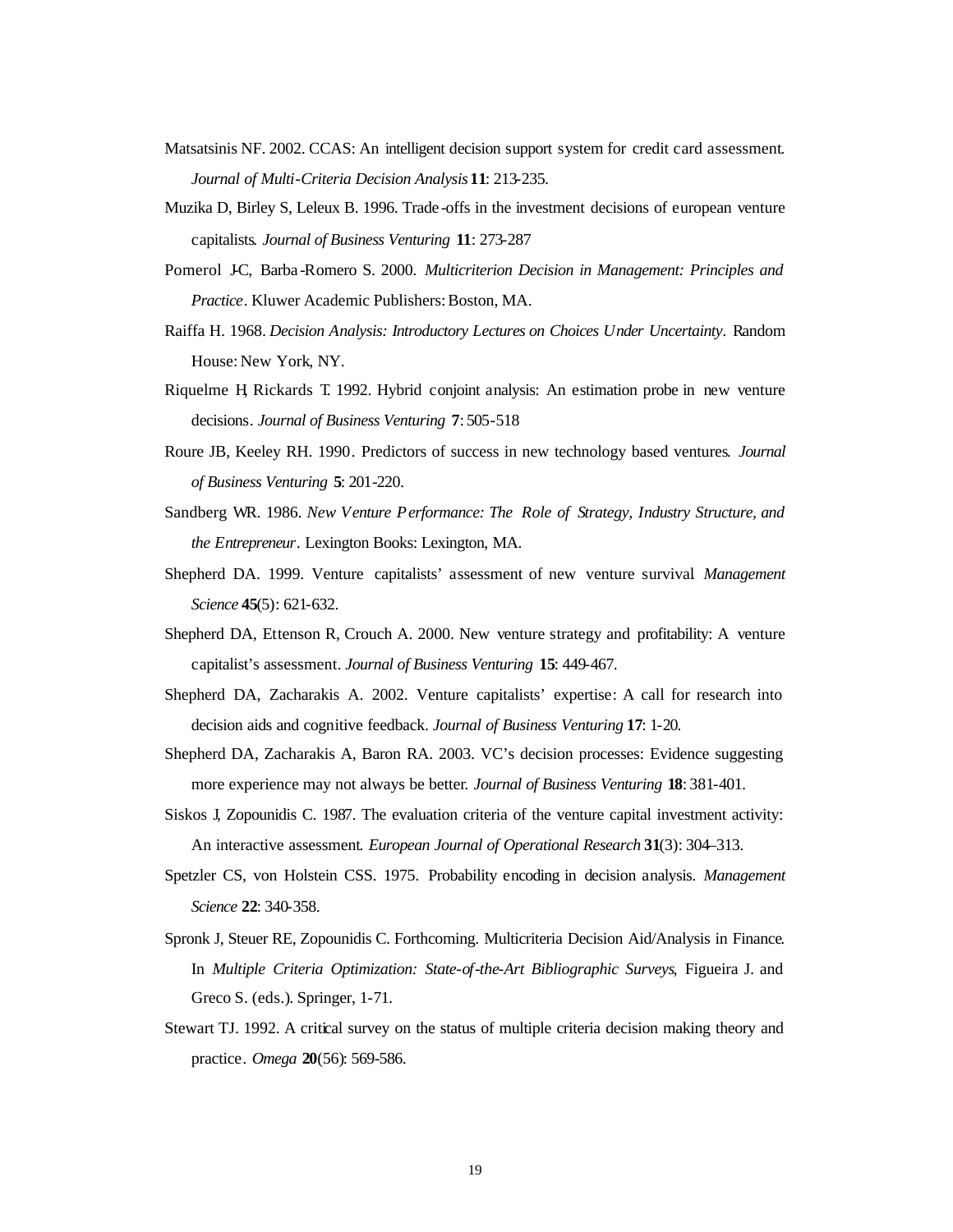- Tversky A, Kahneman D. 1974. Judgment under uncertainty: Heuristics and biases. *Science* **185**: 1124-1131.
- Tyebjee TT, Bruno A. 1984. A Model of Venture Capitalist Investment Activity. *Management Science* **30** (9): 1051-1066.
- von Winterfeldt D, Edwards W. 1986. *Decision analysis and behavioral research*. Cambridge University Press: New York. NY.
- Watson SR, Buede DM. 1987. *Decision synthesis*. Cambridge University Press: New York, NY.
- Zacharakis AL, Meyer GD. 1998. A lack of insight: Do venture capitalists really understand their own decision process? *Journal of Business Venturing* **13**: 57-76.
- Zacharakis AL, Meyer GD. 2000. The potential of actuarial decision mode ls: Can they improve the venture capital investment decision? *Journal of Business Venturing* **15**: 323-346.
- Zopounidis C, Doumpos M. 2002. Multi-criteria decision aid in financial decision making: Methodologies and literature review. *Journal of Multi-Criteria Decision Analysis* **11**: 167- 186.
- Zutshi RK, Tan WL, Allampalli DG, Gibbons PG. 1999. Singapore venture capitalists (VCs) investment evaluation criteria: A re-examination. *Small Business Economics* **13**: 9-26.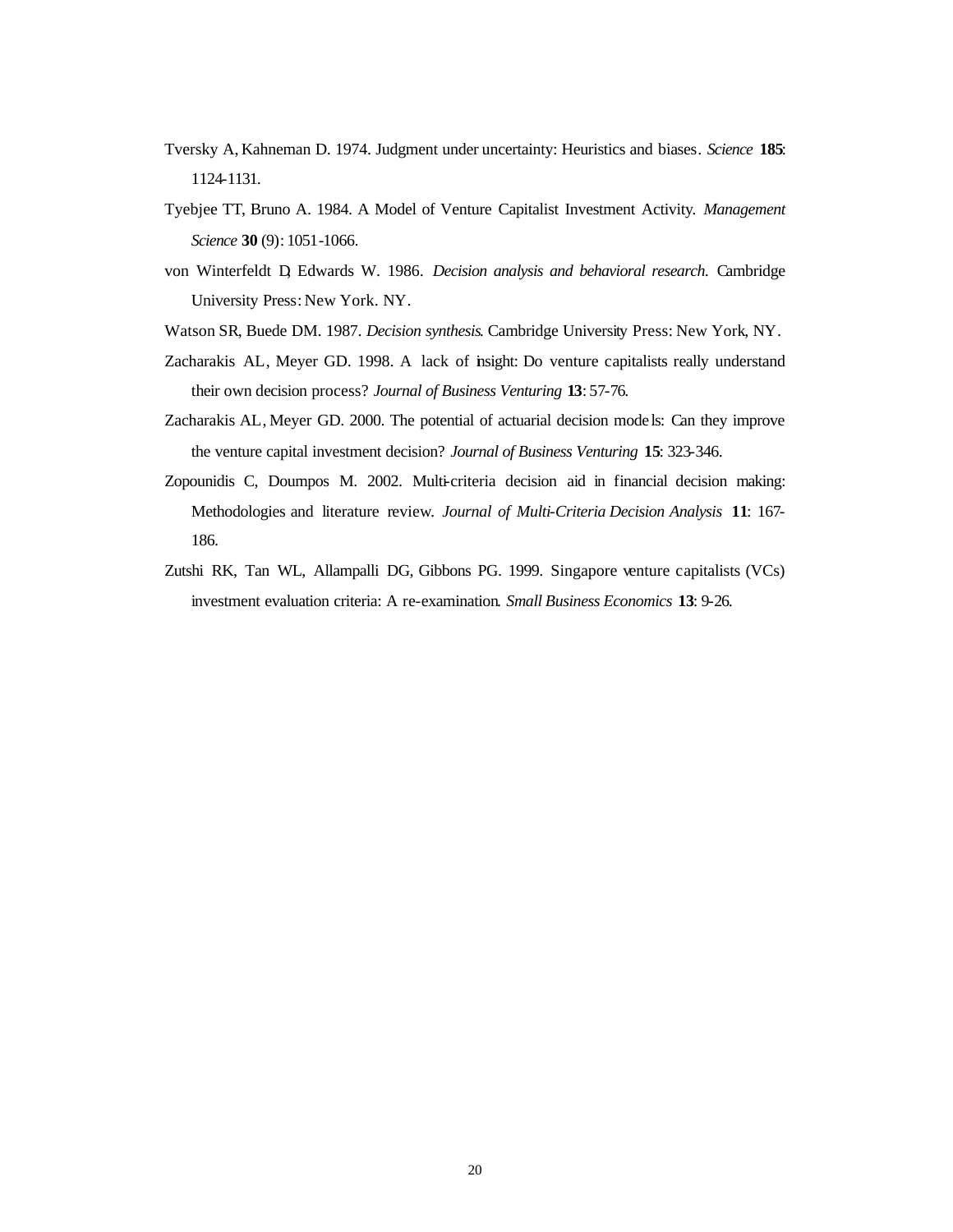

Figure 1: Hierarchy of Criteria for Business Plan Evaluation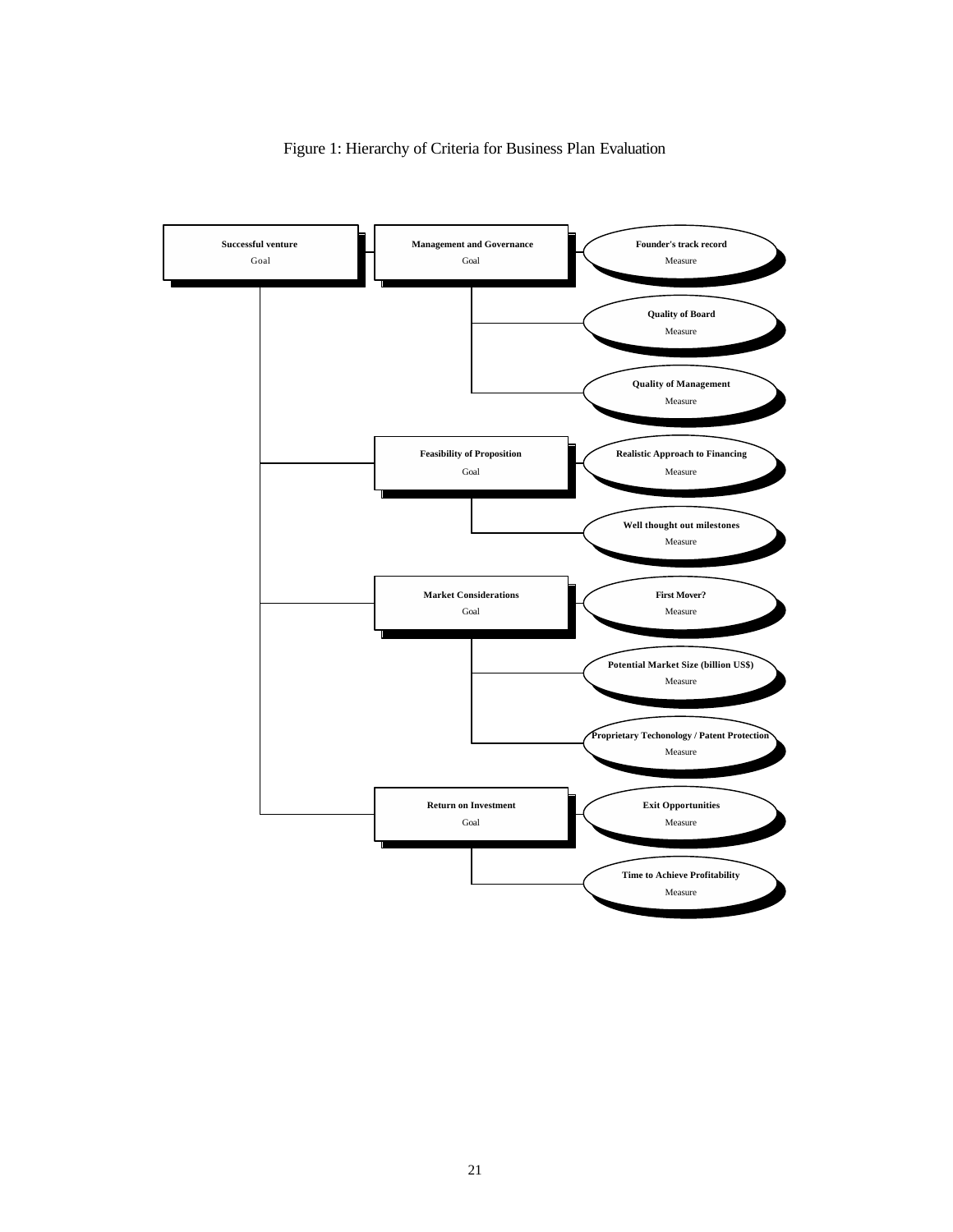Figure 2: Value Function for Time to Achieve Profitability

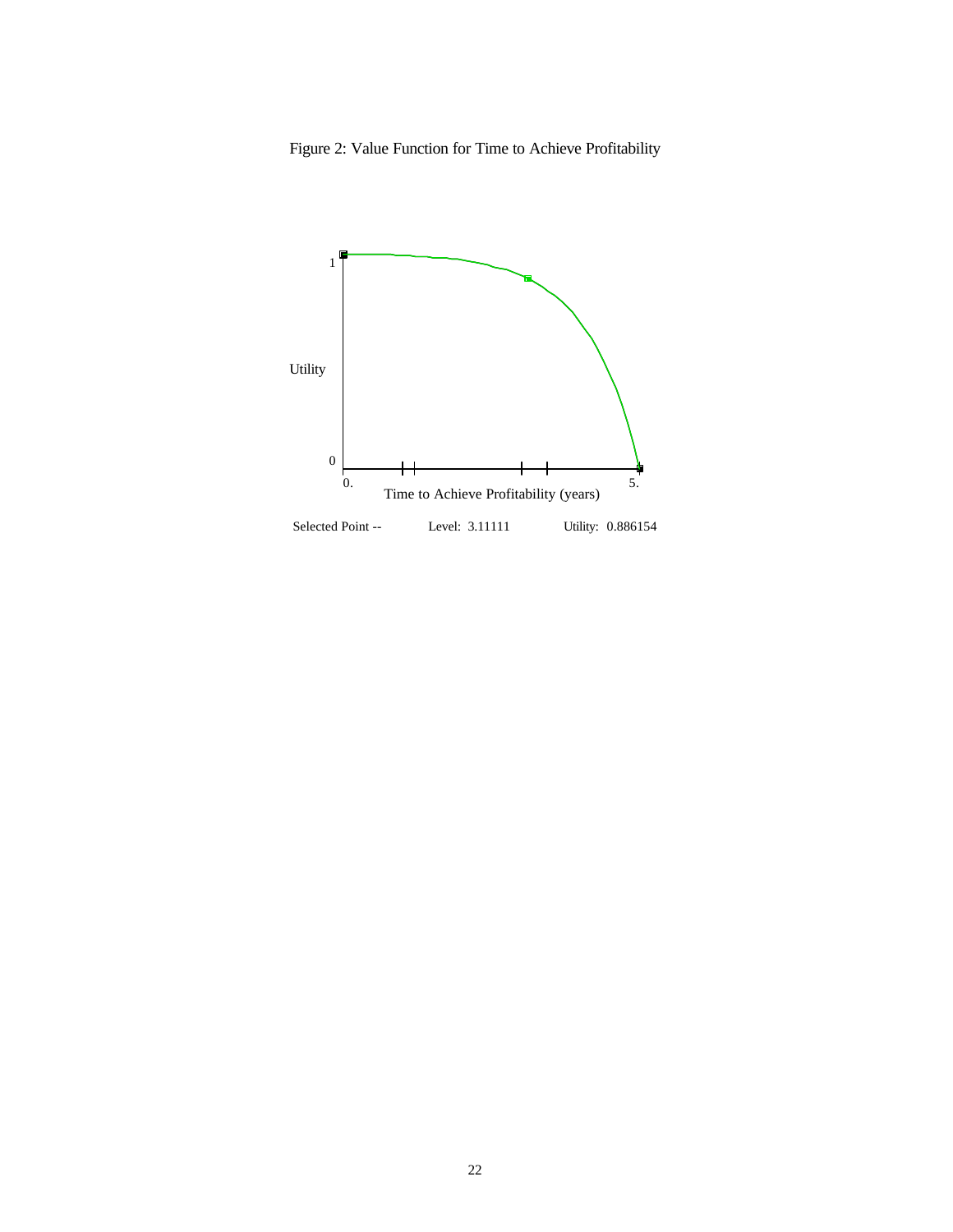Figure 3: Ranking for "Successful Venture" Goal